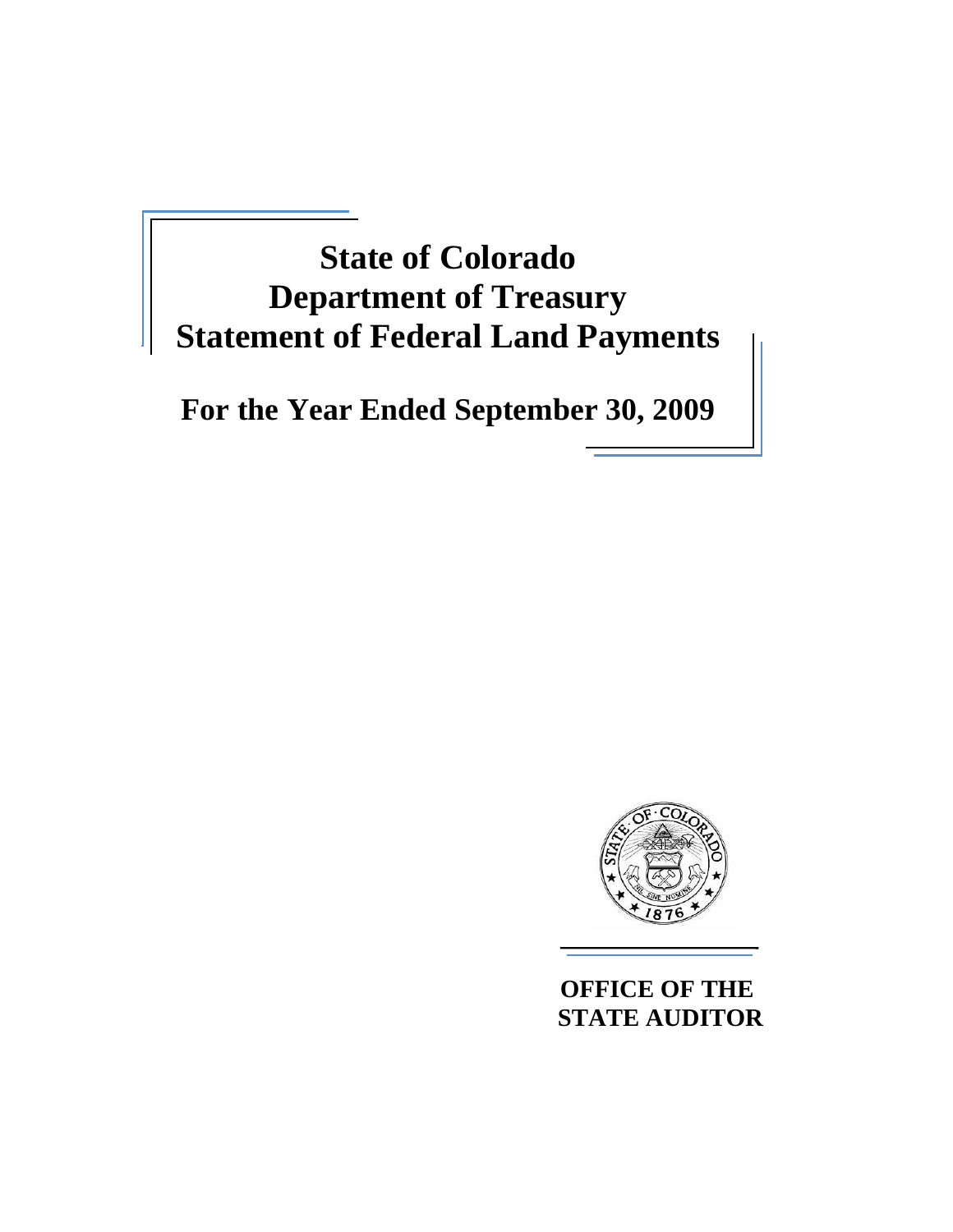#### **LEGISLATIVE AUDIT COMMITTEE 2010 MEMBERS**

*Senator David Schultheis*  **Chair** 

*Senator Lois Tochtrop* **Vice-Chair** 

*Senator Morgan Carroll Representative Joe Miklosi*  **Representative Jim Kerr Senator Shawn Mitchell** 

*Representative Frank McNulty Representative Dianne Primavera* 

#### **OFFICE OF THE STATE AUDITOR**

*Sally Symanski* **State Auditor** 

*Dianne Ray*  **Deputy State Auditor** 

*Kerri Hunter*  **Legislative Audit Manager**

*Melissa Canaday Kristine Green Benjamin Stevenson*  **Legislative Auditors**

*The mission of the Office of the State Auditor is to improve the efficiency, effectiveness, and transparency of government for the people of Colorado by providing objective information, quality services, and solution-based recommendations.*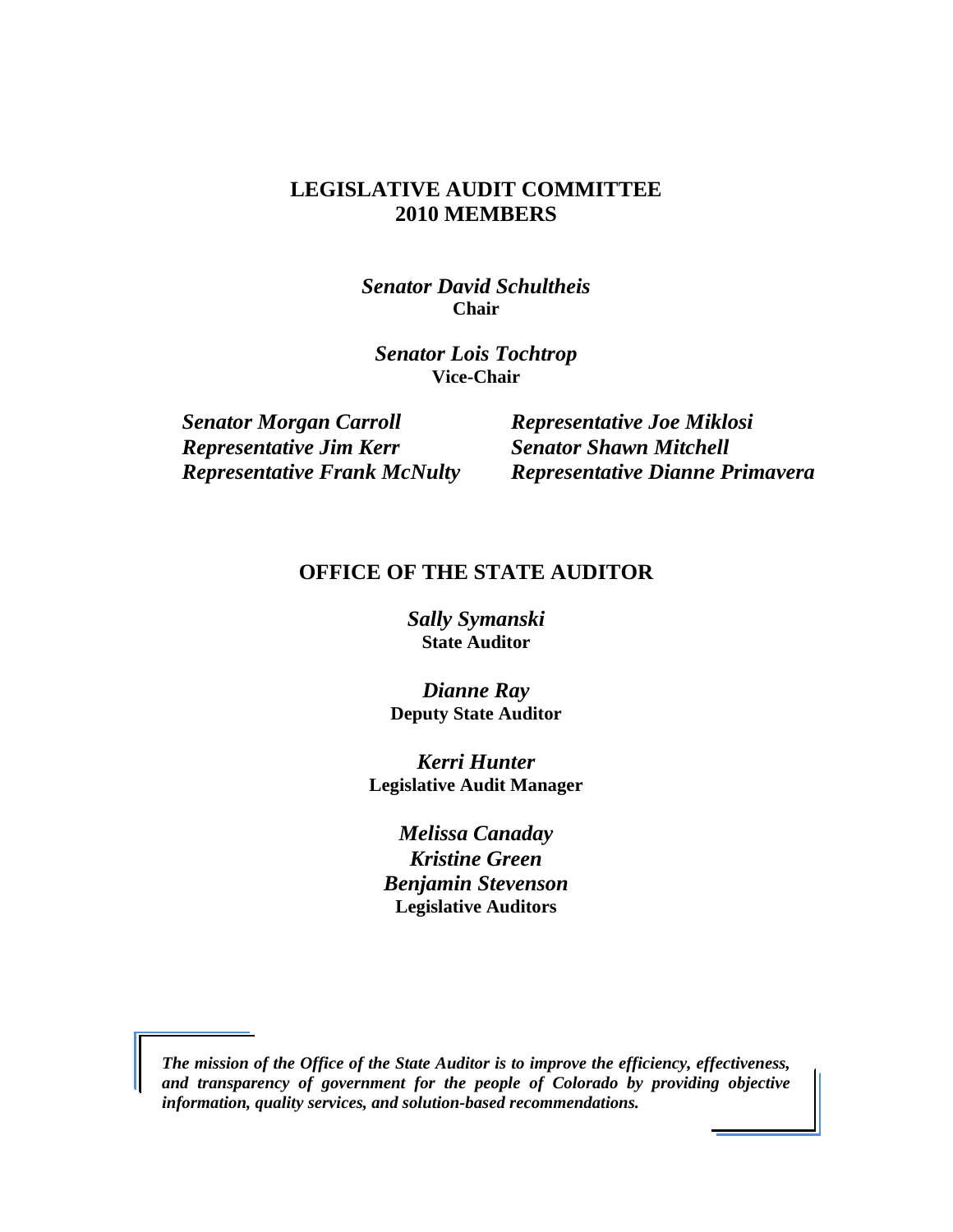

### **STATE OF COLORADO**

**OFFICE OF THE STATE AUDITOR** Legislative Services Building<br>303.869.2800 200 East 14th Avenue 303.869.2800 200 East 14th Avenue

Denver, Colorado 80203-2211

March 29, 2010

Members of the Legislative Audit Committee:

 This report contains the results of our audit of the Statement of Federal Land Payments. This audit was conducted pursuant to Section 2-3-103, C.R.S., which authorizes the State Auditor to conduct audits of state agencies and programs. This report contains our findings and recommendations and responses from the Department of Treasury and the Department of Local Affairs.

Silly Symanst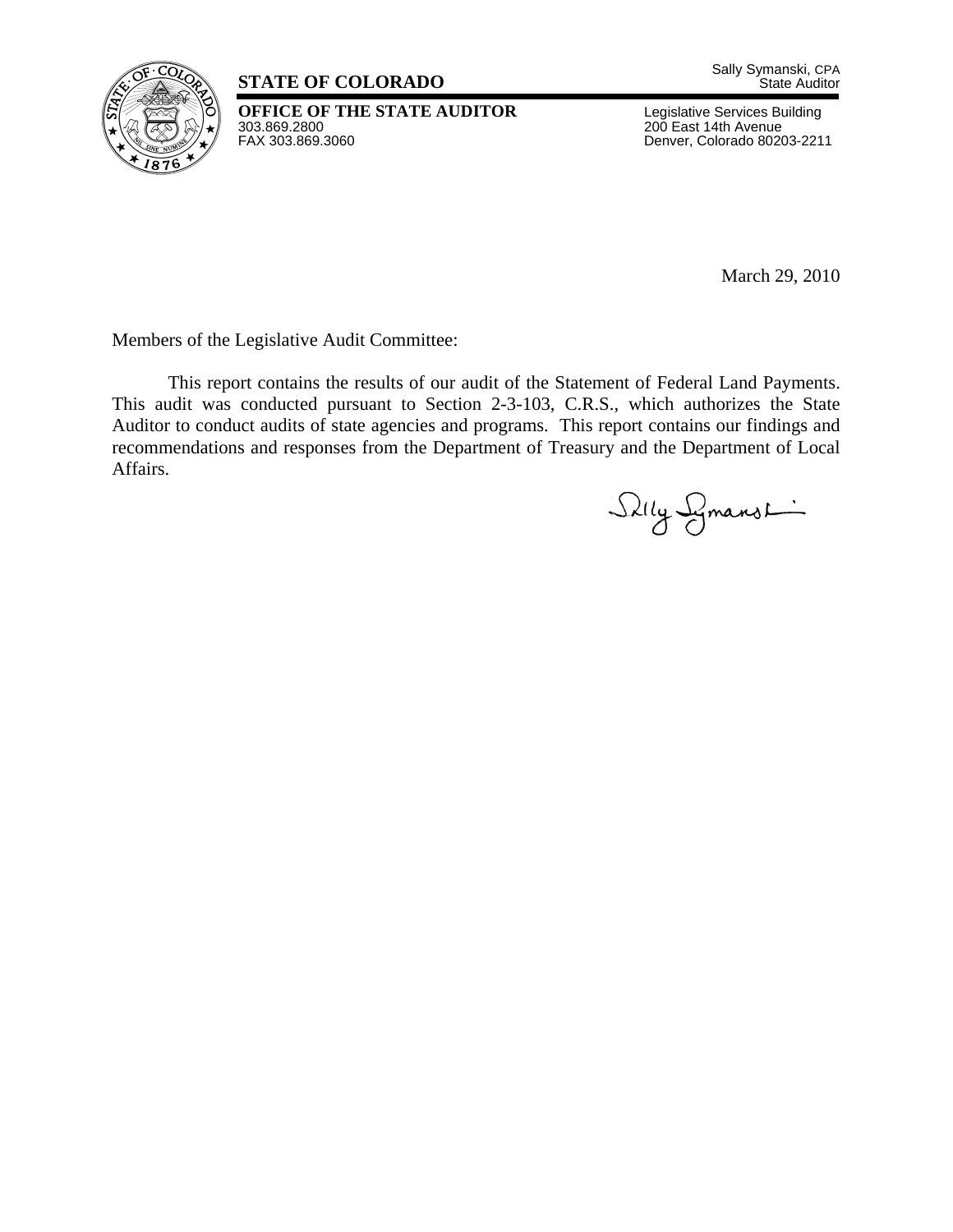# **TABLE OF CONTENTS**

| <b>Statement of Federal Land Payments for the Year Ended</b>                                                                                                                                                                                               |
|------------------------------------------------------------------------------------------------------------------------------------------------------------------------------------------------------------------------------------------------------------|
|                                                                                                                                                                                                                                                            |
|                                                                                                                                                                                                                                                            |
| <b>Exhibit I</b>                                                                                                                                                                                                                                           |
| <b>Colorado Revised Statutes, Title 34, Article 63</b><br><b>Royalties under Federal Leasing</b>                                                                                                                                                           |
| <b>Exhibit II</b>                                                                                                                                                                                                                                          |
| <b>Colorado Revised Statutes, Title 35, Article 45</b><br>Public Domain Range (Taylor Grazing Act Fund) 23                                                                                                                                                 |
| <b>Exhibit III</b>                                                                                                                                                                                                                                         |
| <b>Colorado Revised Statutes, Title 30, Article 29</b><br><b>Apportionment of Federal Moneys from Public Lands</b>                                                                                                                                         |
| <b>Independent Auditor's Report on Compliance and Other Matters</b><br>on Internal Control Over Financial Reporting Based on an<br><b>Audit of the Statement of Federal Land Payments</b><br>Performed in Accordance With Government Auditing Standards 26 |
| <b>Independent Auditor's Report on Compliance with</b><br><b>Requirements Applicable to Major Programs and</b><br><b>Internal Control Over Compliance in Accordance</b><br>.28                                                                             |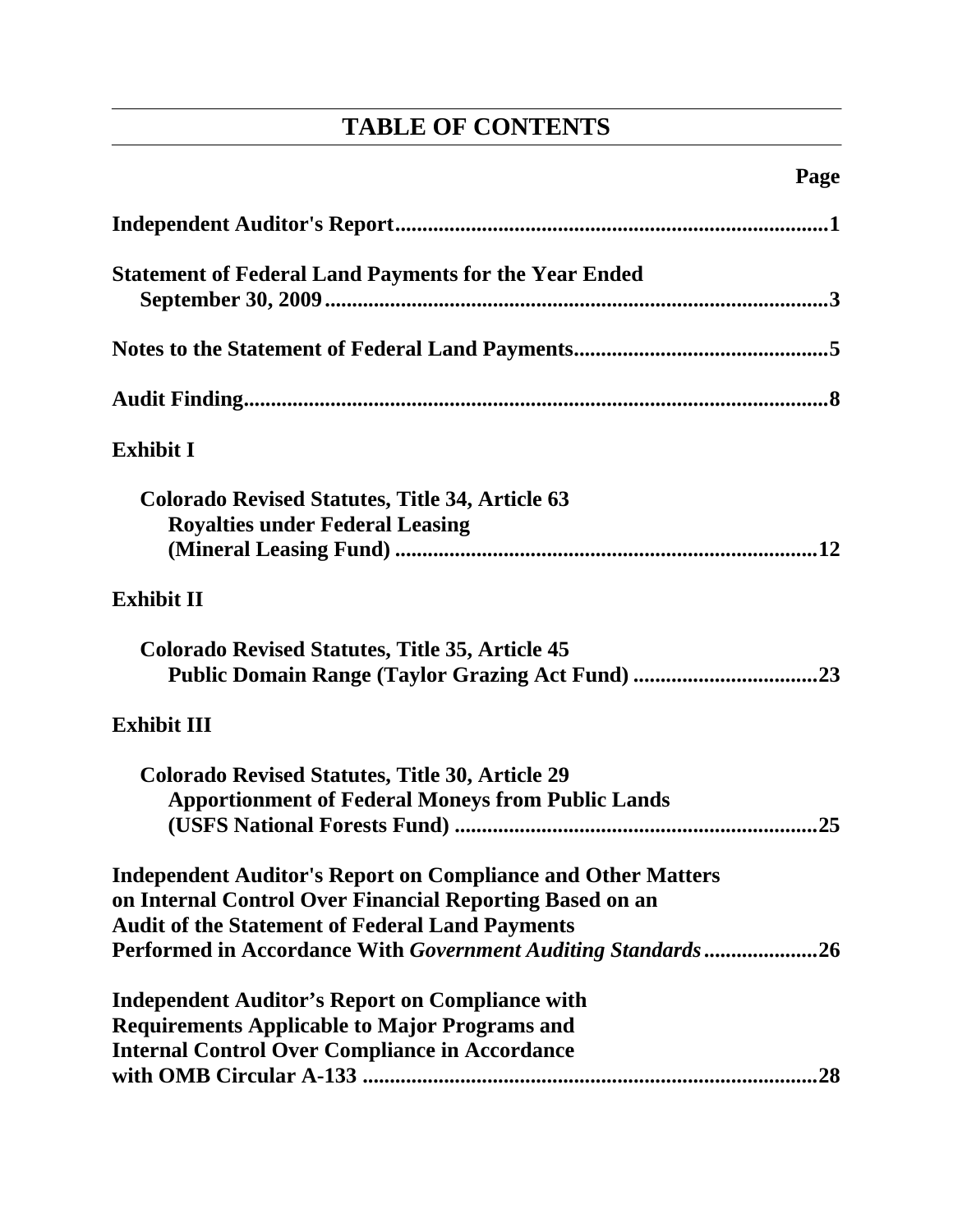### **STATE OF COLORADO**



**OFFICE OF THE STATE AUDITOR** Legislative Services Building<br>303.869.2800<br>200 East 14th Avenue 303.869.2800 200 East 14th Avenue

Denver, Colorado 80203-2211

March 8, 2010, and December 29, 2010 - see explanatory paragraph

#### **Independent Auditor's Report**

Members of the Legislative Audit Committee:

We have audited the accompanying Statement of Federal Land Payments of the State of Colorado for the Federal Fiscal Year ended September 30, 2009. This Statement is the responsibility of the Colorado Governor's Office, which has formally delegated the preparation of the Statement to the Colorado Department of Treasury. Our responsibility is to express an opinion on this Statement based on our audit.

We conducted our audit in accordance with auditing standards generally accepted in the United States of America and *Governmental Auditing Standards,* issued by the Comptroller General of the United States. These standards require that we plan and perform the audit to obtain reasonable assurance about whether the Statement of Federal Land Payments is free of material misstatement. An audit includes examining, on a test basis, evidence supporting the amounts and disclosures in the Statement of Federal Land Payments. An audit also includes assessing the accounting principles used and significant estimates made by management, as well as evaluating the overall Statement presentation. We believe our audit provides a reasonable basis for our opinion.

The Statement was prepared on the basis of cash disbursements made by the State of Colorado to qualified local governmental subdivisions thereof (i.e., counties) during the period October 1, 2008, through September 30, 2009, under 31 U.S.C. 6901 et seq. This basis of reporting federal land payments is prescribed by the U.S. Department of the Interior Rules and Regulations (43 C.F.R. 1881.0-5), and is in accordance with the provisions of the October 16, 1978, Comptroller General of the United States Decision (B-167553), and as such, the Statement is not intended to be presented in conformity with generally accepted accounting principles.

The Office of the State Auditor received corrected information from Fremont County on October 26, 2010, subsequent to publication of the Department of Treasury Statement of Federal Land Payments report. As a result, we performed additional testing of the information between October 26, 2010 and December 29, 2010.

In our opinion, the Statement of Federal Land Payments referred to above presents fairly, in all material respects, the federal land payments for the State of Colorado, for the Federal Fiscal Year ended September 30, 2009, on the basis of accounting described above.

In accordance with *Government Auditing Standards*, we have also issued our report dated March 8, 2010, on our consideration of the Colorado Governor's Office internal control over compliance with certain provisions of laws, regulations, contracts and grants. That report is an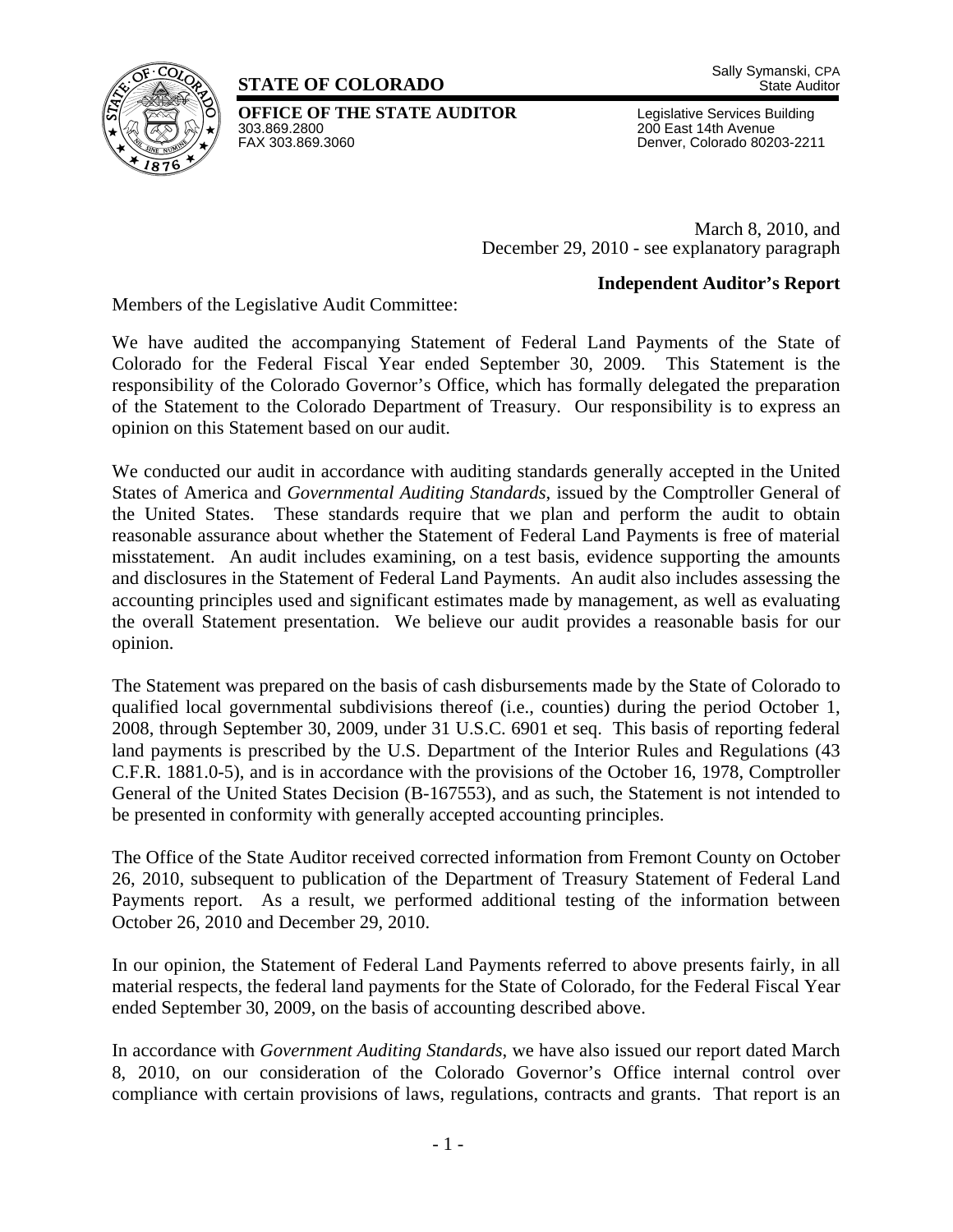integral part of an audit performed in accordance with *Government Auditing Standards* and should be read in conjunction with this report in considering the results of our audit.

This report is intended solely for filing with governmental agencies and should not be used for any other purpose. However, upon release by the Legislative Audit Committee it is a public document.

Selly Symanship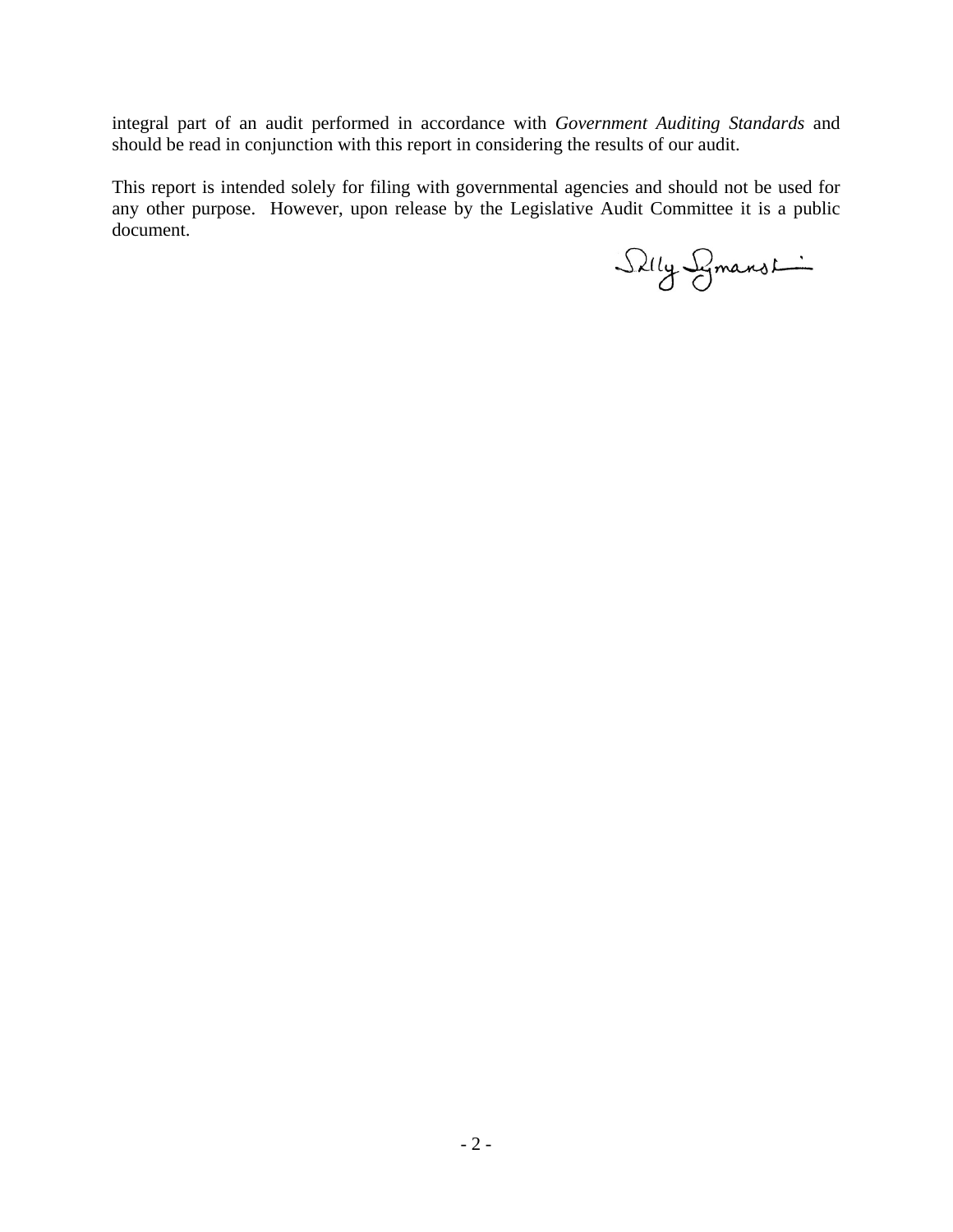#### STATEMENT OF FEDERAL LAND PAYMENTS DURING THE PERIOD OCTOBER 1, 2008 THROUGH SEPTEMBER 30, 2009

#### FEDERAL AGENCY MAKING PAYMENT AND TYPE OF PAYMENT

|                                    | $\mathbf{1}$                       | $\overline{2}$              | 3                                    | $\overline{4}$                       | 5                   | 6                         | $\overline{7}$ | 8                              | 9                           | $\mathbf 0$                 | 11                        | 12                              | 13               | 14                                 | 15                            |
|------------------------------------|------------------------------------|-----------------------------|--------------------------------------|--------------------------------------|---------------------|---------------------------|----------------|--------------------------------|-----------------------------|-----------------------------|---------------------------|---------------------------------|------------------|------------------------------------|-------------------------------|
| <b>COLORADO</b><br><b>COUNTIES</b> | FS/MMS<br>TIMBER &                 | Actual<br>Distribution      | <b>USFS SECURE</b><br><b>SCHOOLS</b> | Actual<br>Distribution               | FS<br><b>BANKHD</b> | MMS/BLM<br><b>MINERAL</b> | <b>TAYLOR</b>  | BLM SEC 3 BLM SEC 15<br>TAYLOR | <b>BLM</b><br><b>BANKHD</b> | <b>BLM SALE</b><br>OF MATLS | <b>FERC</b><br><b>PWR</b> | <b>FW REF</b><br><b>REVENUE</b> | <b>TOTAL</b>     | <b>RECMDED</b><br><b>ADJUSMNTS</b> | <b>RECOMDED</b><br><b>FOR</b> |
|                                    | <b>SEC SCHLS</b><br><b>TITLE I</b> | FS/MMS<br>TIMBER &          | TITLE III                            | <b>USFS SECURE</b><br><b>SCHOOLS</b> | <b>JONES</b>        | LEASING                   | <b>GRAZING</b> | <b>GRAZING</b>                 | <b>JONES</b>                |                             | <b>SALES</b>              | <b>SHARING</b>                  |                  |                                    | <b>ACCEPTNCE</b>              |
|                                    |                                    | <b>SEC SCHLS</b><br>TITLE I |                                      | TITLE III                            |                     |                           |                |                                |                             |                             |                           |                                 |                  |                                    |                               |
|                                    | $\#$                               |                             | $\# \#$                              |                                      |                     |                           |                |                                |                             |                             |                           |                                 |                  |                                    | $\Omega$                      |
| <b>ADAMS</b>                       | $\mathbf{0}$                       | $\mathbf{0}$                | $\mathbf{0}$                         | $\overline{0}$                       |                     | $\overline{0}$            |                |                                |                             | $\boldsymbol{0}$            |                           |                                 | $\overline{0}$   |                                    |                               |
| ALAMOSA                            | 37,867                             | 29,895                      | $\mathbf{0}$                         | $\boldsymbol{0}$                     |                     | $\boldsymbol{0}$          |                |                                |                             | 71                          |                           |                                 | 29,967           |                                    | 37,939                        |
| <b>ARAPAHOE</b>                    | $\mathbf{0}$                       | $\bf{0}$                    | $\mathbf{0}$                         | $\mathbf{0}$                         |                     | $\boldsymbol{0}$          |                |                                |                             | $\mathbf{0}$                |                           |                                 | $\Omega$         |                                    | $\Omega$                      |
| <b>ARCHULETA</b>                   | 638,258                            | 91,944                      | 55,570                               | 51,124                               |                     | $\theta$                  |                |                                |                             | 20,112                      |                           |                                 | 163,180          |                                    | 713,939                       |
| <b>BACA</b>                        | $\boldsymbol{0}$                   | $\Omega$                    | $\mathbf{0}$                         | $\overline{0}$                       |                     | $\overline{0}$            |                |                                |                             | $\mathbf{0}$                |                           |                                 | $\overline{0}$   |                                    | $\overline{0}$                |
| <b>BENT</b>                        | $\mathbf{0}$                       | $\mathbf{0}$                | $\mathbf{0}$                         | $\overline{0}$                       |                     | $\overline{0}$            |                |                                |                             | $\mathbf{0}$                |                           |                                 | $\overline{0}$   |                                    | $\mathbf{0}$                  |
| <b>BOULDER</b>                     | 60,848                             | 60,848                      | $\mathbf{0}$                         | $\theta$                             |                     | $\overline{0}$            |                |                                |                             | 982                         |                           |                                 | 61,829           |                                    | 61,829                        |
| <b>BROOMFIELD</b>                  | $\mathbf{0}$                       | $\mathbf{0}$                | $\mathbf{0}$                         | $\Omega$                             |                     | $\overline{0}$            |                |                                |                             | $\boldsymbol{0}$            |                           |                                 | $\overline{0}$   |                                    | $\overline{0}$                |
| <b>CHAFFEE</b>                     | 526,966                            | $\mathbf{0}$                | 45,880                               | 45,880                               |                     | $\overline{0}$            |                |                                |                             | 57                          |                           |                                 | 45,937           |                                    | 572,904                       |
| <b>CHEYENNE</b>                    | $\mathbf{0}$                       | $\Omega$                    | $\mathbf{0}$                         | $\overline{0}$                       |                     | $\overline{0}$            |                |                                |                             | $\mathbf{0}$                |                           |                                 | $\overline{0}$   |                                    | $\Omega$                      |
| <b>CLEAR CREEK</b>                 | 231,039                            | 231,039                     | $\mathbf{0}$                         | $\theta$                             |                     | $\theta$                  |                |                                |                             | $\overline{c}$              |                           |                                 | 231,041          |                                    | 231,041                       |
| <b>CONEJOS</b>                     | 773,335                            | 41,148                      | 67,330                               | 61,944                               |                     | $\boldsymbol{0}$          |                |                                |                             | 25                          |                           |                                 | 103,117          |                                    | 840,690                       |
| <b>COSTILLA</b>                    | 1,158                              | 609                         | $\mathbf{0}$                         | $\boldsymbol{0}$                     |                     | $\overline{0}$            |                |                                |                             | $\mathbf{0}$                |                           |                                 | 609              |                                    | 1,157                         |
| CROWLEY                            | $\mathbf{0}$                       | $\overline{0}$              | $\mathbf{0}$                         | $\overline{0}$                       |                     | $\overline{0}$            |                |                                |                             | $\mathbf{0}$                |                           |                                 | $\boldsymbol{0}$ |                                    | $\overline{0}$                |
| <b>CUSTER</b>                      | 183,608                            | 28,287                      | 34,426                               | 34,426                               |                     | $\overline{0}$            |                |                                |                             | 214                         |                           |                                 | 62,928           |                                    | 218,248                       |
| <b>DELTA</b>                       | 281,382                            | 283,342                     | 24,498                               | 22,539                               |                     | $\overline{0}$            |                |                                |                             | 984                         |                           |                                 | 306,865          |                                    | 306,865                       |
| <b>DENVER</b>                      | $\boldsymbol{0}$                   | $\overline{0}$              | $\boldsymbol{0}$                     | $\overline{0}$                       |                     | $\overline{0}$            |                |                                |                             | $\sqrt{2}$                  |                           |                                 | $\overline{c}$   |                                    | $\overline{c}$                |
| <b>DOLORES</b>                     | 488,691                            | 420,055                     | 42,548                               | 39,144                               |                     | $\boldsymbol{0}$          |                |                                |                             | 15                          |                           |                                 | 459,213          |                                    | 531,253                       |
| <b>DOUGLAS</b>                     | 62,514                             | 62,514                      | $\mathbf{0}$                         | $\boldsymbol{0}$                     |                     | $\boldsymbol{0}$          |                |                                |                             | $\mathbf{0}$                |                           |                                 | 62,514           |                                    | 62,514                        |
| EAGLE                              | 456,439                            | 24,023                      | $\mathbf{0}$                         | $\Omega$                             |                     | $\boldsymbol{0}$          |                |                                |                             | 37                          |                           |                                 | 24,060           |                                    | 456,475                       |
| <b>EL PASO</b>                     | 91,910                             | 91,910                      | $\mathbf{0}$                         | $\overline{0}$                       |                     | $\overline{0}$            |                |                                |                             | $\mathbf{0}$                |                           |                                 | 91,910           |                                    | 91,910                        |
| <b>ELBERT</b>                      | $\boldsymbol{0}$                   | $\mathbf{0}$                | $\mathbf{0}$                         | $\overline{0}$                       |                     | $\overline{0}$            |                |                                |                             | 1                           |                           |                                 |                  |                                    | $\mathbf{1}$                  |
| FREMONT                            | 183,753                            | $\mathbf{0}$                | 34,454                               | 34,454                               |                     | $\overline{0}$            |                |                                |                             | 3,314                       |                           |                                 | 37,768           |                                    | 221,521                       |
| <b>GARFIELD</b>                    | 471,199                            | 64,702                      | 41,025                               | 43,135                               |                     | $\overline{0}$            |                |                                |                             | 93                          |                           |                                 | 107,929          |                                    | 512,317                       |
| <b>GILPIN</b>                      | 31,866                             | 31,867                      | $\mathbf{0}$                         | $\overline{0}$                       |                     | $\overline{0}$            |                |                                |                             | $\mathbf{0}$                |                           |                                 | 31,867           |                                    | 31,867                        |
| <b>GRAND</b>                       | 777,997                            | 491,366                     | $\mathbf{0}$                         | $\Omega$                             |                     | $\overline{0}$            |                |                                |                             | 838                         |                           |                                 | 492,204          |                                    | 778,835                       |
| <b>GUNNISON</b>                    | 1,240,769                          | 1,240,770                   | 108,027                              | 108,027                              |                     | $\boldsymbol{0}$          |                |                                |                             | 867                         |                           |                                 | 1,349,663        |                                    | 1,349,663                     |
| <b>HINSDALE</b>                    | 621,862                            | 657,441                     | 54,142                               | 18,573                               |                     | $\boldsymbol{0}$          |                |                                |                             | 340                         |                           |                                 | 676,355          |                                    | 676,345                       |
| <b>HUERFANO</b>                    | 281,714                            | $\mathbf{0}$                | 24,527                               | 24,528                               |                     | $\mathbf{0}$              |                |                                |                             | 516                         |                           |                                 | 25,044           |                                    | 306,757                       |
| <b>JACKSON</b>                     | 448,544                            | 448,544                     | 39,052                               | 39,052                               |                     | $\overline{0}$            |                |                                |                             | 273                         |                           |                                 | 487,870          |                                    | 487,870                       |
| <b>JEFFERSON</b>                   | 55,644                             | 55,644                      | $\mathbf{0}$                         | $\mathbf{0}$                         |                     | $\overline{0}$            |                |                                |                             | $\mathbf{0}$                |                           |                                 | 55,644           |                                    | 55,644                        |
| <b>KIOWA</b>                       | $\boldsymbol{0}$                   | $\boldsymbol{0}$            | $\mathbf{0}$                         | $\overline{0}$                       |                     | $\overline{0}$            |                |                                |                             | $\mathbf{0}$                |                           |                                 | $\boldsymbol{0}$ |                                    | $\mathbf{0}$                  |
| <b>KIT CARSON</b>                  | $\boldsymbol{0}$                   | $\mathbf{0}$                | $\mathbf{0}$                         | $\overline{0}$                       |                     | $\overline{0}$            |                |                                |                             | $\mathbf{0}$                |                           |                                 | $\theta$         |                                    | $\Omega$                      |
| <b>LA PLATA</b>                    | 284,567                            | 17,697                      | 24,776                               | 24,776                               |                     | $\boldsymbol{0}$          |                |                                |                             | 10,880                      |                           |                                 | 53,353           |                                    | 320,223                       |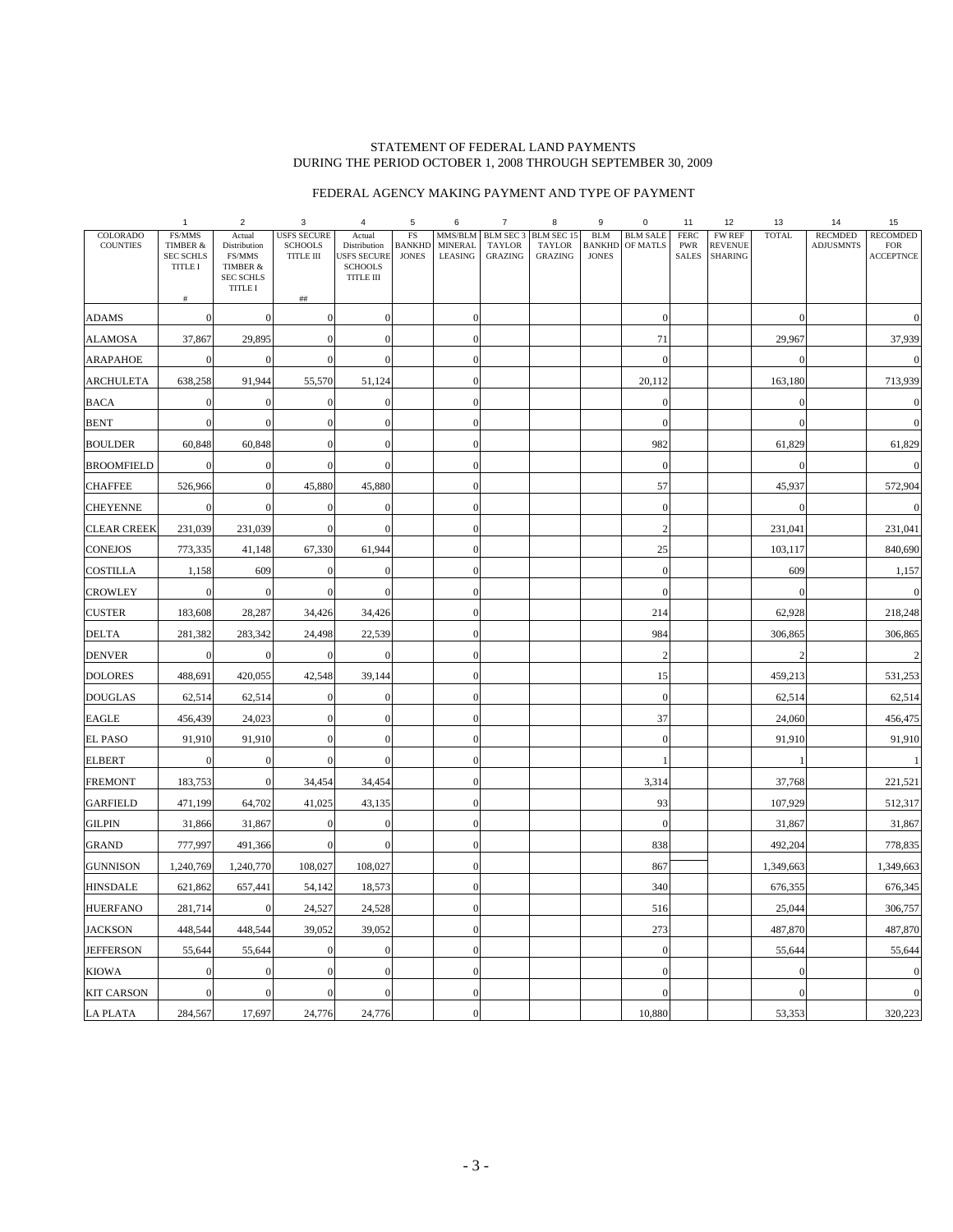|                                    | $\mathbf{1}$                                             | $\overline{2}$                                                   | 3                                                                                                                                                                                                           | 4                                                                           | 5                                   | 6                                    | $\overline{7}$                  | 8                                                | 9                                           | 0                           | 11                                        | 12                                                | 13             | 14                                 | 15                                                |
|------------------------------------|----------------------------------------------------------|------------------------------------------------------------------|-------------------------------------------------------------------------------------------------------------------------------------------------------------------------------------------------------------|-----------------------------------------------------------------------------|-------------------------------------|--------------------------------------|---------------------------------|--------------------------------------------------|---------------------------------------------|-----------------------------|-------------------------------------------|---------------------------------------------------|----------------|------------------------------------|---------------------------------------------------|
| <b>COLORADO</b><br><b>COUNTIES</b> | FS/MMS<br>TIMBER &<br><b>SEC SCHLS</b><br><b>TITLE I</b> | Actual<br>Distribution<br>FS/MMS<br>TIMBER &<br><b>SEC SCHLS</b> | <b>USFS SECURE</b><br><b>SCHOOLS</b><br>$\ensuremath{\mathsf{T}}\ensuremath{\mathsf{T}}\ensuremath{\mathsf{T}}\ensuremath{\mathsf{L}}\ensuremath{\mathsf{E}}\ensuremath{\mathsf{I}}\ensuremath{\mathsf{H}}$ | Actual<br>Distribution<br><b>USFS SECURE</b><br><b>SCHOOLS</b><br>TITLE III | FS<br><b>BANKHD</b><br><b>JONES</b> | MMS/BLM<br><b>MINERAL</b><br>LEASING | <b>TAYLOR</b><br><b>GRAZING</b> | BLM SEC 3 BLM SEC 15<br><b>TAYLOR</b><br>GRAZING | <b>BLM</b><br><b>BANKHD</b><br><b>JONES</b> | <b>BLM SALE</b><br>OF MATLS | <b>FERC</b><br><b>PWR</b><br><b>SALES</b> | <b>FW REF</b><br><b>REVENUE</b><br><b>SHARING</b> | <b>TOTAL</b>   | <b>RECMDED</b><br><b>ADJUSMNTS</b> | <b>RECOMDED</b><br><b>FOR</b><br><b>ACCEPTNCE</b> |
|                                    | #                                                        | TITLE I                                                          | ##                                                                                                                                                                                                          |                                                                             |                                     |                                      |                                 |                                                  |                                             |                             |                                           |                                                   |                |                                    |                                                   |
| LAKE                               | 247,176                                                  | $\mathbf{0}$                                                     | 46,345                                                                                                                                                                                                      | 399                                                                         |                                     | $\mathbf{0}$                         |                                 |                                                  |                                             | 25                          |                                           |                                                   | 425            |                                    | 293,547                                           |
| <b>LARIMER</b>                     | 474,590                                                  | 477,896                                                          | 41,320                                                                                                                                                                                                      | 38,014                                                                      |                                     | $\overline{0}$                       |                                 |                                                  |                                             | 37                          |                                           |                                                   | 515,947        |                                    | 515,947                                           |
| <b>LAS ANIMAS</b>                  | 37,120                                                   | 1,954                                                            | $\boldsymbol{0}$                                                                                                                                                                                            | 35,166                                                                      |                                     | $\overline{0}$                       |                                 |                                                  |                                             | 19                          |                                           |                                                   | 37,139         |                                    | 37,139                                            |
| <b>LINCOLN</b>                     | $\mathbf{0}$                                             | $\boldsymbol{0}$                                                 | $\boldsymbol{0}$                                                                                                                                                                                            | $\overline{0}$                                                              |                                     | $\mathbf{0}$                         |                                 |                                                  |                                             | $\boldsymbol{0}$            |                                           |                                                   | $\overline{0}$ |                                    | $\mathbf 0$                                       |
| LOGAN                              | $\mathbf{0}$                                             | $\mathbf{0}$                                                     | $\mathbf{0}$                                                                                                                                                                                                | $\theta$                                                                    |                                     | $\overline{0}$                       |                                 |                                                  |                                             | $\mathbf{0}$                |                                           |                                                   | $\overline{0}$ |                                    | $\overline{0}$                                    |
| MESA                               | 571,320                                                  | 523,000                                                          | 49,742                                                                                                                                                                                                      | 98,062                                                                      |                                     | $\mathbf{0}$                         |                                 |                                                  |                                             | 1,213                       |                                           |                                                   | 622,275        |                                    | 622,275                                           |
| <b>MINERAL</b>                     | 655,962                                                  | 658,061                                                          | 57,111                                                                                                                                                                                                      | 52,543                                                                      |                                     | $\overline{0}$                       |                                 |                                                  |                                             | $\Omega$                    |                                           |                                                   | 710,604        |                                    | 713,074                                           |
| <b>MOFFAT</b>                      | 50,999                                                   | 50,999                                                           | $\boldsymbol{0}$                                                                                                                                                                                            | $\mathbf{0}$                                                                |                                     | $\overline{0}$                       |                                 |                                                  |                                             | 1,226                       |                                           |                                                   | 52,224         |                                    | 52,224                                            |
| <b>MONTEZUMA</b>                   | 295,914                                                  | 66,343                                                           | 25,764                                                                                                                                                                                                      | 25,764                                                                      |                                     | $\mathbf{0}$                         |                                 |                                                  |                                             | 6                           |                                           |                                                   | 92,113         |                                    | 321,683                                           |
| <b>MONTROSE</b>                    | 357,441                                                  | 360,553                                                          | 31,121                                                                                                                                                                                                      | 28,008                                                                      |                                     | $\overline{0}$                       |                                 |                                                  |                                             | 348                         |                                           |                                                   | 388,910        |                                    | 388,910                                           |
| <b>MORGAN</b>                      | $\mathbf{0}$                                             | $\boldsymbol{0}$                                                 | $\boldsymbol{0}$                                                                                                                                                                                            | $\overline{0}$                                                              |                                     | $\overline{0}$                       |                                 |                                                  |                                             | $\boldsymbol{0}$            |                                           |                                                   | $\theta$       |                                    | $\mathbf 0$                                       |
| <b>OTERO</b>                       | $\mathbf{0}$                                             | $\mathbf{0}$                                                     | $\mathbf{0}$                                                                                                                                                                                                | $\theta$                                                                    |                                     | $\overline{0}$                       |                                 |                                                  |                                             | $\mathbf{0}$                |                                           |                                                   | $\Omega$       |                                    | $\mathbf 0$                                       |
| OURAY                              | 91,908                                                   | 29,023                                                           | $\boldsymbol{0}$                                                                                                                                                                                            | $\theta$                                                                    |                                     | $\mathbf{0}$                         |                                 |                                                  |                                             | 1                           |                                           |                                                   | 29,024         |                                    | 91,908                                            |
| PARK                               | 605,884                                                  | 112,828                                                          | 30,087                                                                                                                                                                                                      | 30,087                                                                      |                                     | $\overline{0}$                       |                                 |                                                  |                                             | 5                           |                                           |                                                   | 142,920        |                                    | 635,976                                           |
| <b>PHILLIPS</b>                    | $\mathbf{0}$                                             | $\boldsymbol{0}$                                                 | $\mathbf{0}$                                                                                                                                                                                                | $\boldsymbol{0}$                                                            |                                     | $\mathbf{0}$                         |                                 |                                                  |                                             | $\mathbf{0}$                |                                           |                                                   | $\overline{0}$ |                                    | $\mathbf 0$                                       |
| <b>PITKIN</b>                      | 378,394                                                  | 378,394                                                          | $\mathbf{0}$                                                                                                                                                                                                | $\mathbf{0}$                                                                |                                     | $\mathbf{0}$                         |                                 |                                                  |                                             | $\mathbf{0}$                |                                           |                                                   | 378,394        |                                    | 378,394                                           |
| <b>PROWERS</b>                     | $\mathbf{0}$                                             | $\mathbf{0}$                                                     | $\mathbf{0}$                                                                                                                                                                                                | $\theta$                                                                    |                                     | $\overline{0}$                       |                                 |                                                  |                                             | $\mathbf{0}$                |                                           |                                                   | $\theta$       |                                    | $\mathbf 0$                                       |
| <b>PUEBLO</b>                      | 50,758                                                   | 50,758                                                           | $\boldsymbol{0}$                                                                                                                                                                                            | $\mathbf{0}$                                                                |                                     | $\mathbf{0}$                         |                                 |                                                  |                                             | $\mathbf{0}$                |                                           |                                                   | 50,758         |                                    | 50,758                                            |
| <b>RIO BLANCO</b>                  | 262,591                                                  | 209,252                                                          | 49,236                                                                                                                                                                                                      | 49,236                                                                      |                                     | $\overline{0}$                       |                                 |                                                  |                                             | 4,125                       |                                           |                                                   | 262,613        |                                    | 315,951                                           |
| <b>RIO GRANDE</b>                  | 315,554                                                  | 18,054                                                           | 27,474                                                                                                                                                                                                      | 23,353                                                                      |                                     | $\overline{0}$                       |                                 |                                                  |                                             | 3                           |                                           |                                                   | 41,410         |                                    | 343,031                                           |
| <b>ROUTT</b>                       | 297,767                                                  | 15,672                                                           | $\boldsymbol{0}$                                                                                                                                                                                            | $\overline{0}$                                                              |                                     | $\boldsymbol{0}$                     |                                 |                                                  |                                             | $\boldsymbol{2}$            |                                           |                                                   | 15,674         |                                    | 297,770                                           |
| <b>SAGUACHE</b>                    | 2,499,219                                                | 2,483,696                                                        | 155,231                                                                                                                                                                                                     | 155,231                                                                     |                                     | $\overline{0}$                       |                                 |                                                  |                                             | 162                         |                                           |                                                   | 2,639,089      |                                    | 2,654,612                                         |
| <b>SAN JUAN</b>                    | 179,945                                                  | 179,946                                                          | 33,740                                                                                                                                                                                                      | 33,740                                                                      |                                     | $\mathbf{0}$                         |                                 |                                                  |                                             | $\tau$                      |                                           |                                                   | 213,692        |                                    | 213,692                                           |
| <b>SAN MIGUEL</b>                  | 87,098                                                   | 18,336                                                           | $\mathbf{0}$                                                                                                                                                                                                | $\overline{0}$                                                              |                                     | $\overline{0}$                       |                                 |                                                  |                                             | 261                         |                                           |                                                   | 18,598         |                                    | 87,360                                            |
| <b>SEDGWICK</b>                    | $\boldsymbol{0}$                                         | $\boldsymbol{0}$                                                 | $\mathbf{0}$                                                                                                                                                                                                | $\overline{0}$                                                              |                                     | $\mathbf{0}$                         |                                 |                                                  |                                             | 1                           |                                           |                                                   |                |                                    | $\mathbf{1}$                                      |
| <b>SUMMIT</b>                      | 448,137                                                  | 448,137                                                          | $\mathbf{0}$                                                                                                                                                                                                | $\theta$                                                                    |                                     | $\overline{0}$                       |                                 |                                                  |                                             | $\mathbf{0}$                |                                           |                                                   | 448,137        |                                    | 448,137                                           |
| <b>TELLER</b>                      | 86,542                                                   | 37,862                                                           | 16,227                                                                                                                                                                                                      | 16,227                                                                      |                                     | $\overline{0}$                       |                                 |                                                  |                                             | 3                           |                                           |                                                   | 54,091         |                                    | 102,771                                           |
| WASHINGTON                         | $\mathbf{0}$                                             | $\boldsymbol{0}$                                                 | $\boldsymbol{0}$                                                                                                                                                                                            | $\mathbf{0}$                                                                |                                     | $\mathbf{0}$                         |                                 |                                                  |                                             | $\boldsymbol{0}$            |                                           |                                                   | $\overline{0}$ |                                    | $\mathbf 0$                                       |
| WELD                               | $\mathbf{0}$                                             | $\boldsymbol{0}$                                                 | $\mathbf{0}$                                                                                                                                                                                                | $\overline{0}$                                                              |                                     | $\overline{0}$                       |                                 |                                                  |                                             | $\mathbf{0}$                |                                           |                                                   | $\Omega$       |                                    | $\mathbf 0$                                       |
| <b>YUMA</b>                        | $\mathbf{0}$                                             | $\overline{0}$                                                   | $\mathbf{0}$                                                                                                                                                                                                | $\overline{0}$                                                              |                                     | $\overline{0}$                       |                                 |                                                  |                                             | $\mathbf{0}$                |                                           |                                                   | $\Omega$       |                                    | $\mathbf 0$                                       |
| <b>TOTAL</b>                       | 16,226,250                                               | 10,494,409                                                       | 1,159,656                                                                                                                                                                                                   | 1,133,432                                                                   | $\overline{0}$                      | 6                                    | $\mathbf{0}$                    | $\boldsymbol{0}$                                 | $\overline{0}$                              | 47,067                      | $\overline{0}$                            |                                                   | 0 11,674,908   |                                    | 0 17,432,973                                      |

#### **Abbreviations:**

USFS - United States Forest Service FW REF - Fish and Wildlife Refuge

FS - Forest Service BLM - Bureau of Land Management MMS - Minerals Management Service FERC - Federal Energy Regulatory Commission

# This column represents Title I less the 5% of all forest receipts received per §30-29-101, C.R.S.

## This column represents the Title III amounts based on the counties Forest Payment Election form.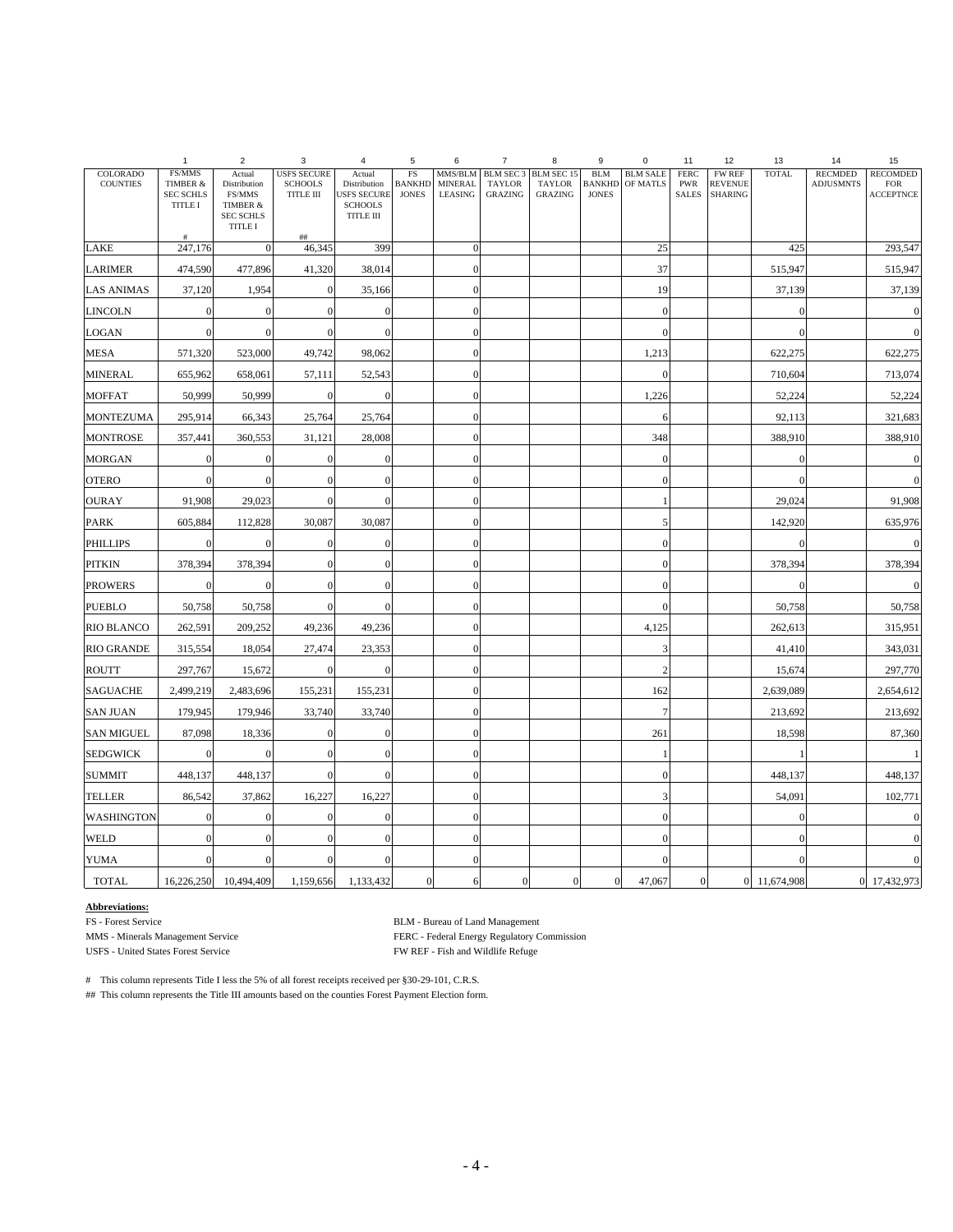#### **Department of Treasury Notes to the Statement of Federal Land Payments For the Federal Fiscal Year Ended September 30, 2009**

A. Although 100 percent of the Forest Service Timber receipts are distributed to counties, Section 30-29-101, Colorado Revised Statutes (C.R.S.), requires the counties to distribute at least 5 percent of amounts received to public schools in the county (See Exhibit III for statute.) In accordance with the 1978 Comptroller General's Decision (B-167553), these amounts are not considered received by the counties and, therefore, are not included in the Statement.

A total of \$18,300,949 in Timber Payments was distributed to the counties during the Federal Fiscal Year ended September 30, 2009. Of this amount, \$6,627,162 was subsequently distributed by the counties to public schools. The Statement reflects the total amount received by the counties less the amounts paid to the public schools, or \$10,494,409 listed as actual distribution of Title I (column 2) plus \$1,133,432 listed as actual distribution of Title III (column 4), per *P.L.110-343, The Secure Rural Schools and Community Self-Determination Act of 2000.* Lake County is to return \$45,946 to the US Treasury of Title III monies received.

Under Section 30-29-101, C.R.S., the counties must distribute, at minimum, 5 percent of their National Forest Service Timber receipts to the local school districts. Calculating the minimum 5 percent of the timber receipts, the minimum school district distribution is \$915,047. Column 1 on the Statement reflects Title I less the 5 percent of all forest receipts, or \$16,226,250 and column 3 on the Statement reflects Title III amounts based on the counties Forest Payment Election form or \$1,159,656. Hinsdale County underfunded its local school districts in the current federal fiscal year by \$10.

Under P.L. 110-343, a county could elect to receive a "full" or "partial" payment. The "full" payment amount is based on the average of the three highest timber payments made between Federal Fiscal Years 1986 through 1999. By electing the "full" payment, the county must set aside at minimum 15 percent, but no more than 20 percent to fund projects under Title II or Title III of the Act or return an equal amount to the United States Treasury. The "partial" payment amount is based on revenue generated by timber sales, in which the county receives 25 percent of the seven year rolling average of the timber sales revenue generated within that county.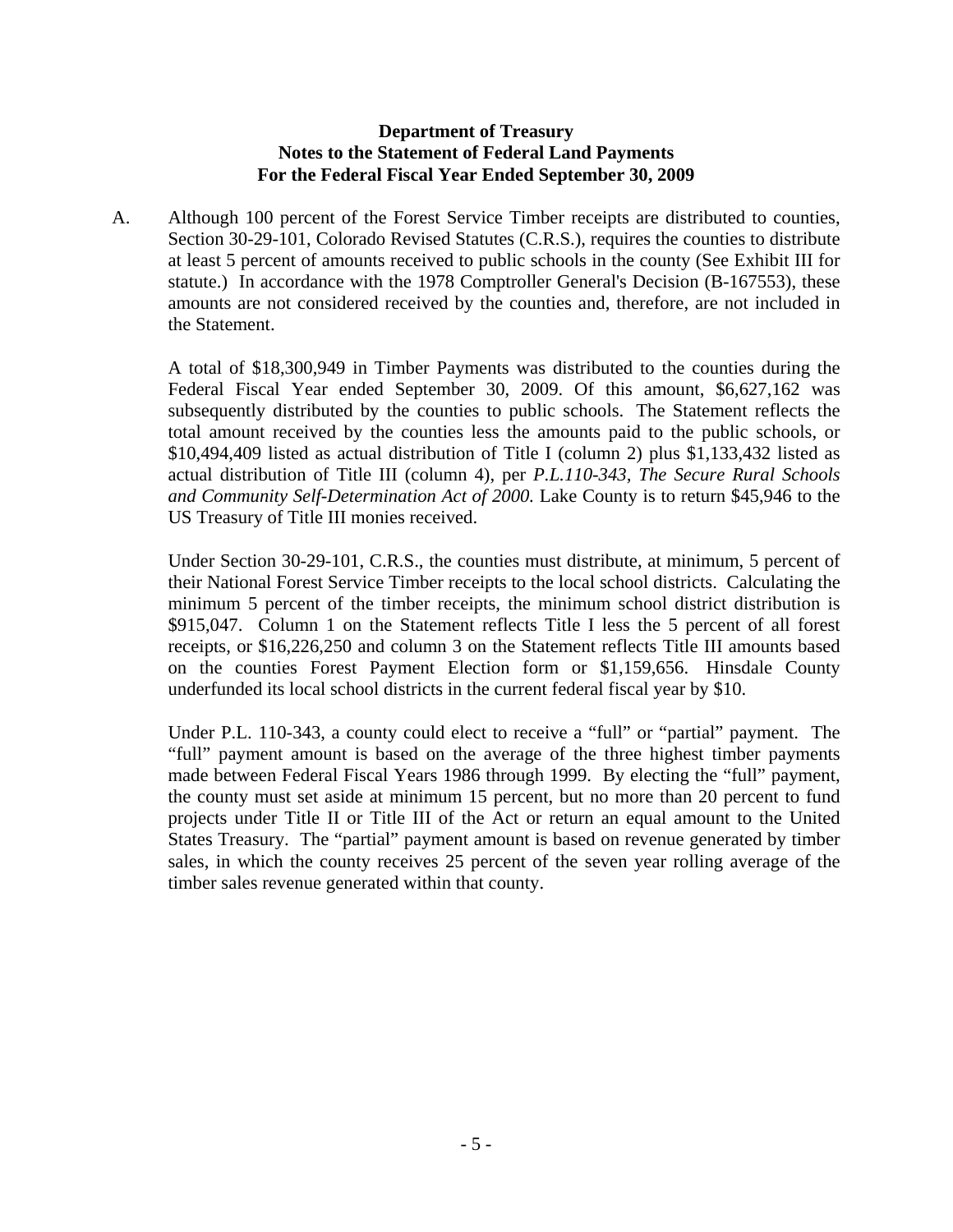#### **Department of Treasury Notes to the Statement of Federal Land Payments For the Federal Fiscal Year Ended September 30, 2009**

The following counties underfunded Title III projects for a total of \$111,818:

| <b>Archuleta County</b> | \$4.446   |
|-------------------------|-----------|
| <b>Conejos County</b>   | \$5,386   |
| Delta County            | \$1,960   |
| <b>Dolores County</b>   | \$3,404   |
| <b>Hinsdale County</b>  | \$35,569  |
| <b>Lake County</b>      | \$45,946  |
| <b>Larimer County</b>   | \$3,306   |
| <b>Mineral County</b>   | \$4,568   |
| <b>Montrose County</b>  | \$3,112   |
| Rio Grande County       | \$4,121   |
| Total                   | \$111,818 |

Additionally, Mineral County underfunded its Title III projects in the previous two federal fiscal years (2007 through 2008); therefore, underfunding Title III projects for a three year total of \$9,975. The following breakdown shows the underfunded amounts per federal fiscal year.

| 2007 | \$4,699 |
|------|---------|
| 2008 | \$708   |
| 2009 | \$4,568 |

Mesa County exceeded the 20 percent cap and overfunded its Title III projects in the current federal fiscal year by \$12,791.

- B. The State of Colorado did not distribute any money to counties for the following:
	- FS Bankhead-Jones (distribution direct to counties by U.S.F.S.) (Column 5)
	- BLM Bankhead-Jones (distribution direct to counties by BLM) (Column 9)
	- Fish and Wildlife Refuge Revenue Sharing (distribution direct to counties by F&W) (Column 12)
	- FERC Power Sales (general purpose funds not distributed to counties) (Column 11)

To the best of Treasury's knowledge, there is no state law specifying how FS Bankhead-Jones, BLM Bankhead-Jones, and Fish and Wildlife Refuge Revenue Sharing payments are to be spent by the counties.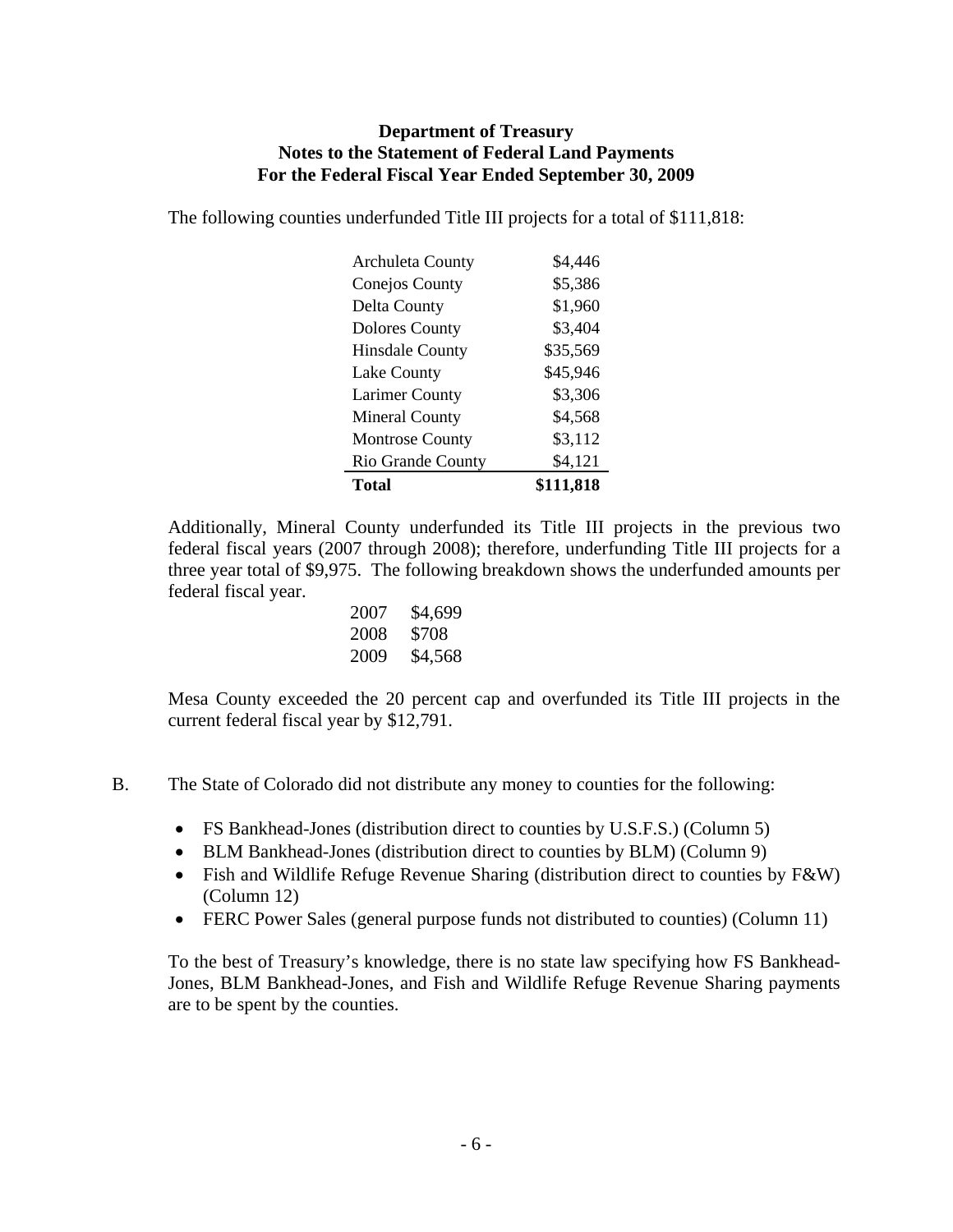#### **Department of Treasury Notes to the Statement of Federal Land Payments For the Federal Fiscal Year Ended September 30, 2009**

- C. Section 35-45-109, C.R.S., requires the counties to deposit money received under provisions of the Taylor Grazing Act "...in a special fund to be known as the Range Improvement Fund of district no. \_\_\_\_\_." Therefore, distributions from the Taylor Grazing Act are not considered received by the counties and are not included in this Statement. (See Exhibit II for statute.) (Column 7 and 8)
- D. Prior to the changes of Colorado Senate Bill 08-218, the Federal Mineral Lease (FML) payments directly provided to counties by the Department of Treasury were annually reported to the United States Department of the Interior in the "State of Colorado Department of Treasury Statement of Federal Land Payments." (Column 6)

With the passage of Senate Bill 08-218, the Department of Local Affairs now has the responsibility of the direct distribution of FML proceeds to counties and municipalities per Section 34-63-102(5.4)(c) C.R.S. The Department of Treasury no longer directly distributes FML payments to Colorado counties, municipalities, and school districts.

The Department of Local Affairs considers the direct distribution of these state FML proceeds to counties and municipalities to be a programmatic payment made by the State to compensate political subdivisions socially or economically impacted by the development, processing, or energy conversion of fuels and minerals and not a reportable federal lands payment for purposes of calculating the Federal Payment in Lieu of Taxes.

The new allocation and the metrics included in Senate Bill 08-218 for the distribution of FML proceeds confirm the department's position that these dollars are for state programmatic purposes.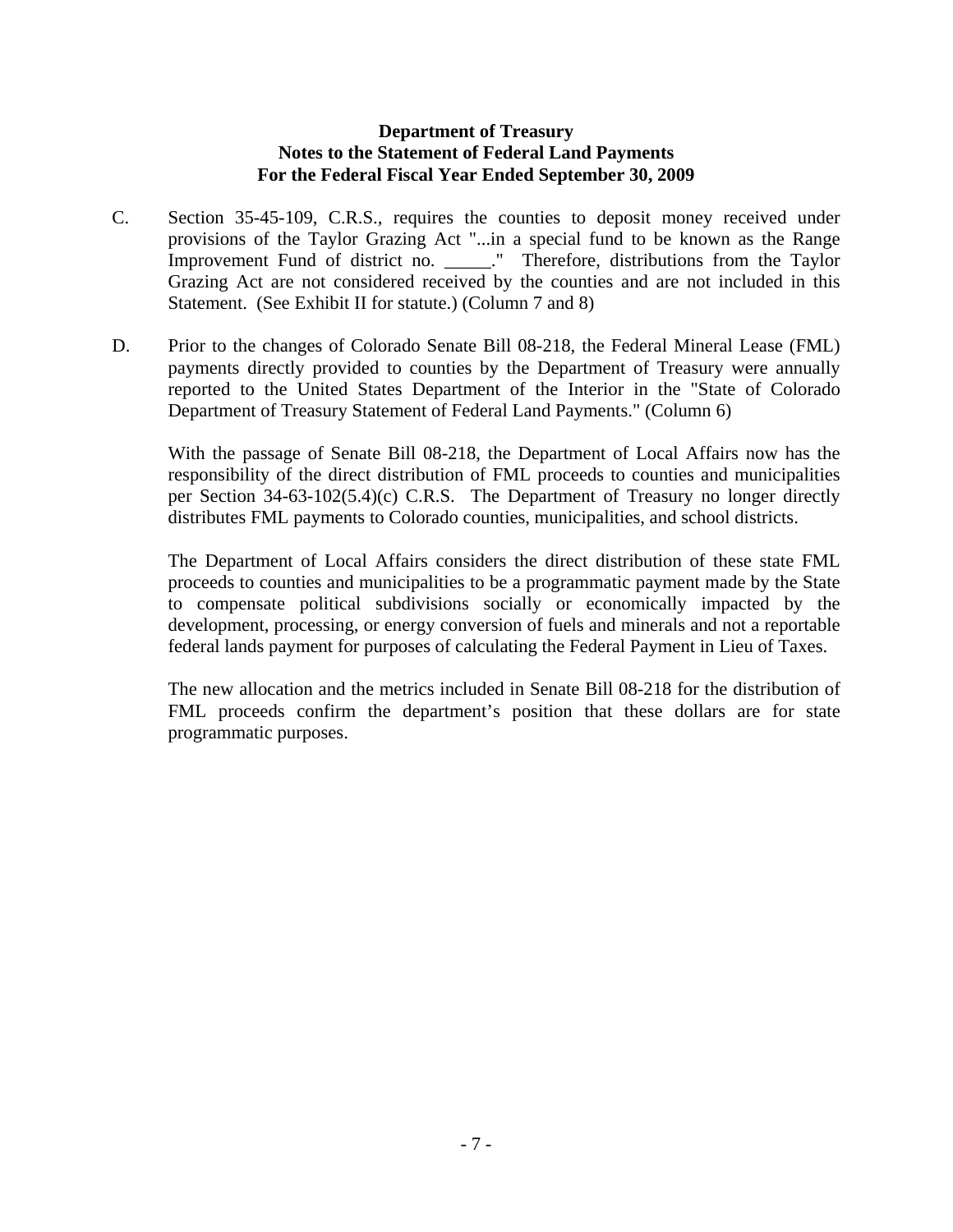### **County Monitoring**

The federal Secure Rural Schools and Community Self-Determination Act (Act) is intended to provide assistance to rural counties affected by the decline in revenue from timber harvests on federal lands. The Act specifically provides funding to counties for schools and roads as well as the creation of additional employment opportunities through projects that implement stewardship objectives to enhance forest ecosystems and improve land health and water quality. The Act was reauthorized for Federal Fiscal Year 2009 through the passage of Public Law 110-343 on October 3, 2008. The funding provided by the Act comes from the United States National Forest Reserve and is distributed by the United States Forest Service within the United States Department of the Interior.

Public Law 110-343 requires all counties that receive more than \$100,000 in National Forest Reserve funds to set aside an amount equal to no less than 15 percent but no more than 20 percent of the funds received into a reserve account for projects under Title II and Title III of the Act. Each county may elect to reserve a different percentage for Title II and Title III; however, each county's total reserved amount must be no less than 15 percent but no more than 20 percent of the total National Forest Reserve funds received. Counties that receive less than \$100,000 are not required by the Act to set aside any receipts for Title II or Title III. The funds set aside for Title II of the Act must be used for special projects on federal lands, and a resource advisory committee must approve any projects that utilize Title II reserved amounts. Title III reserves can only be used for carrying out the Firewise Communities program, reimbursement for emergency services paid for by the county and performed on federal land (e.g. search and rescue, and firefighting), and developing community wildfire protection plans. Annually, counties meeting the \$100,000 threshold must submit an election form to the United States Forest Service that specifies what percentage of their National Forest Reserve receipts they have determined should be reserved for projects under Title II and for Title III of the Act.

In Colorado, the Department of Local Affairs annually collects and submits all county election forms to the United States Forest Service. The Department of Treasury receives a lump sum transfer from the United States Forest Service and is required to distribute to each county an amount specified by the Forest Service. Based on the election form submitted by the counties, the United States Treasury automatically calculates and withholds the Title II portion that each county elected to reserve; therefore, the county is only responsible for calculating and reserving the Title III portion. If the county does not place the elected amount for Title III into reserve, Public Law 110-343 requires the county to return the unreserved portion of Title III funds to the United States Treasury. During Federal Fiscal Year 2009, 43 of the 64 Colorado counties were eligible for and received National Forest Reserve Funds totaling approximately \$19,618,000. Twenty-six of the 43 counties received more than \$100,000 each in National Forest Reserve funds and were, therefore, required to elect a percentage to set aside for Title II and Title III projects. Based on the elections made by these 26 counties, the counties were required to place approximately \$1,160,000 into reserve for Title III projects. We found that 10 of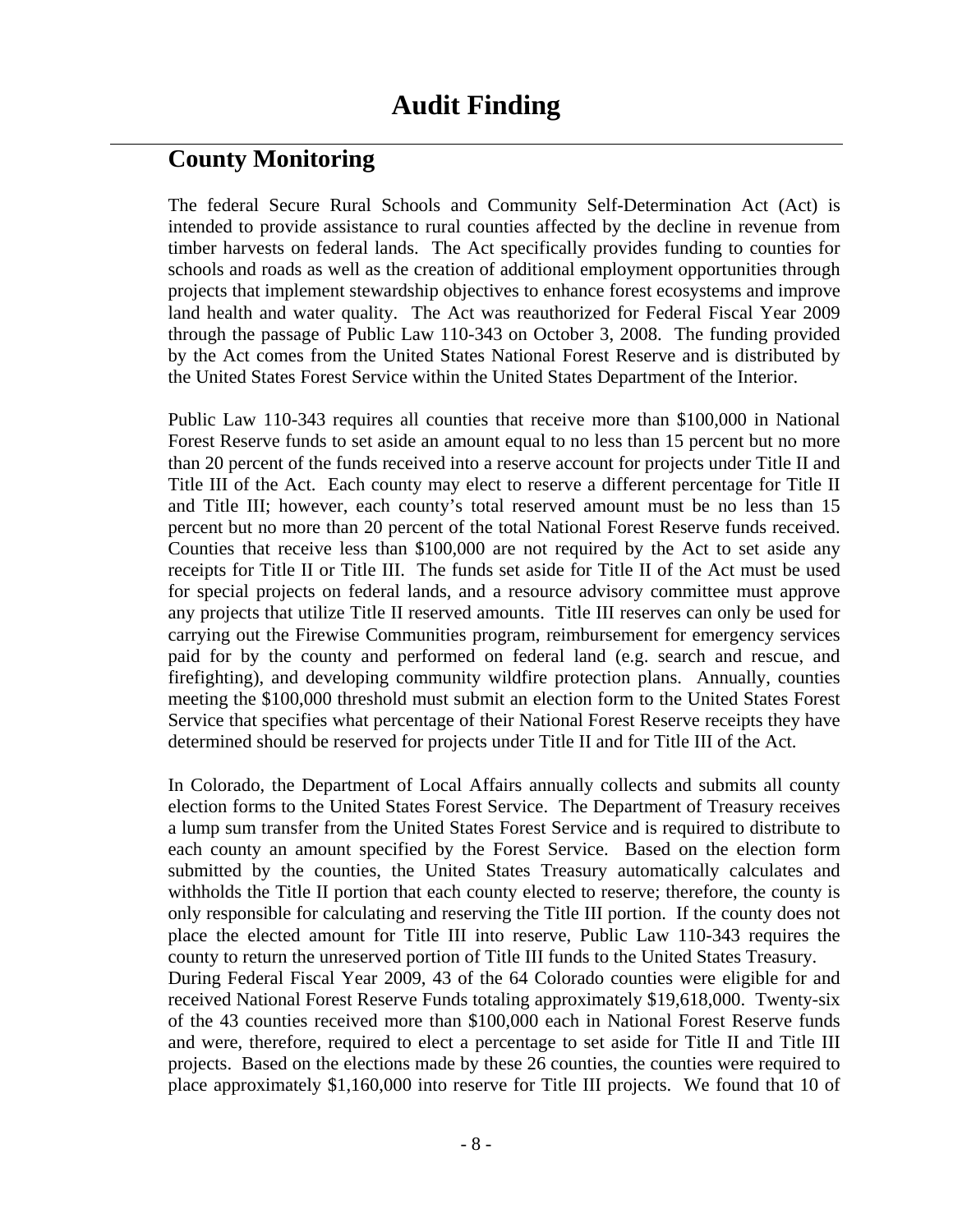Report of the Colorado State Auditor Statement of Federal Land Payments Fiscal Year Ended September 30, 2009

these counties under-reserved funds for their Title III projects by a total of \$111,818, as shown below:

| Total                    | \$111,818 |
|--------------------------|-----------|
| <b>Rio Grande County</b> | \$4,121   |
| <b>Montrose County</b>   | \$3,112   |
| <b>Mineral County</b>    | \$4,568   |
| <b>Larimer County</b>    | \$3,306   |
| <b>Lake County</b>       | \$45,946  |
| <b>Hinsdale County</b>   | \$35,569  |
| <b>Dolores County</b>    | \$3,404   |
| Delta County             | \$1,960   |
| <b>Conejos County</b>    | \$5,386   |
| <b>Archuleta County</b>  | \$4,446   |

Prior to the completion of our audit, one county (Lake) returned \$45,946 to the United States Treasury in accordance with the Act.

Based on interviews with county personnel in these 10 counties, staff were unclear about the appropriate calculation method for the Title III reserve and the consequences for not placing the funds in reserve. In Colorado, the Department of Local Affairs has responsibility for coordinating reporting and providing guidance to counties regarding National Forest Reserve funds and the Department of Treasury is responsible for reporting to the Department of the Interior on the counties' use of National Forest Reserve funds. Department of Local Affairs staff indicated that they answered county staff questions on the appropriate calculation of the Title III reserve related to the receipt of National Forest Reserve funds during Federal Fiscal Year 2009 but did not provide formal guidance to counties. Our findings indicate that the Department of Local Affairs needs to provide more guidance and training to the counties.

Because both the Department of Treasury and the Department of Local Affairs share responsibility for National Forest Reserve funds, the two Departments should work together in order to ensure that Colorado counties are in compliance with Public Law 110-343 and that the State is not at risk of losing money for projects executed on federal forest lands within the State. This should include providing formal guidance and training to counties on the proper calculation methods and consequences of not reserving required amounts under Title III of the Act, adequately monitoring the counties for compliance with the Act, and ensuring that unreserved amounts are returned to the United States Treasury as required. The Departments should also consider centralizing calculation processes related to the Act.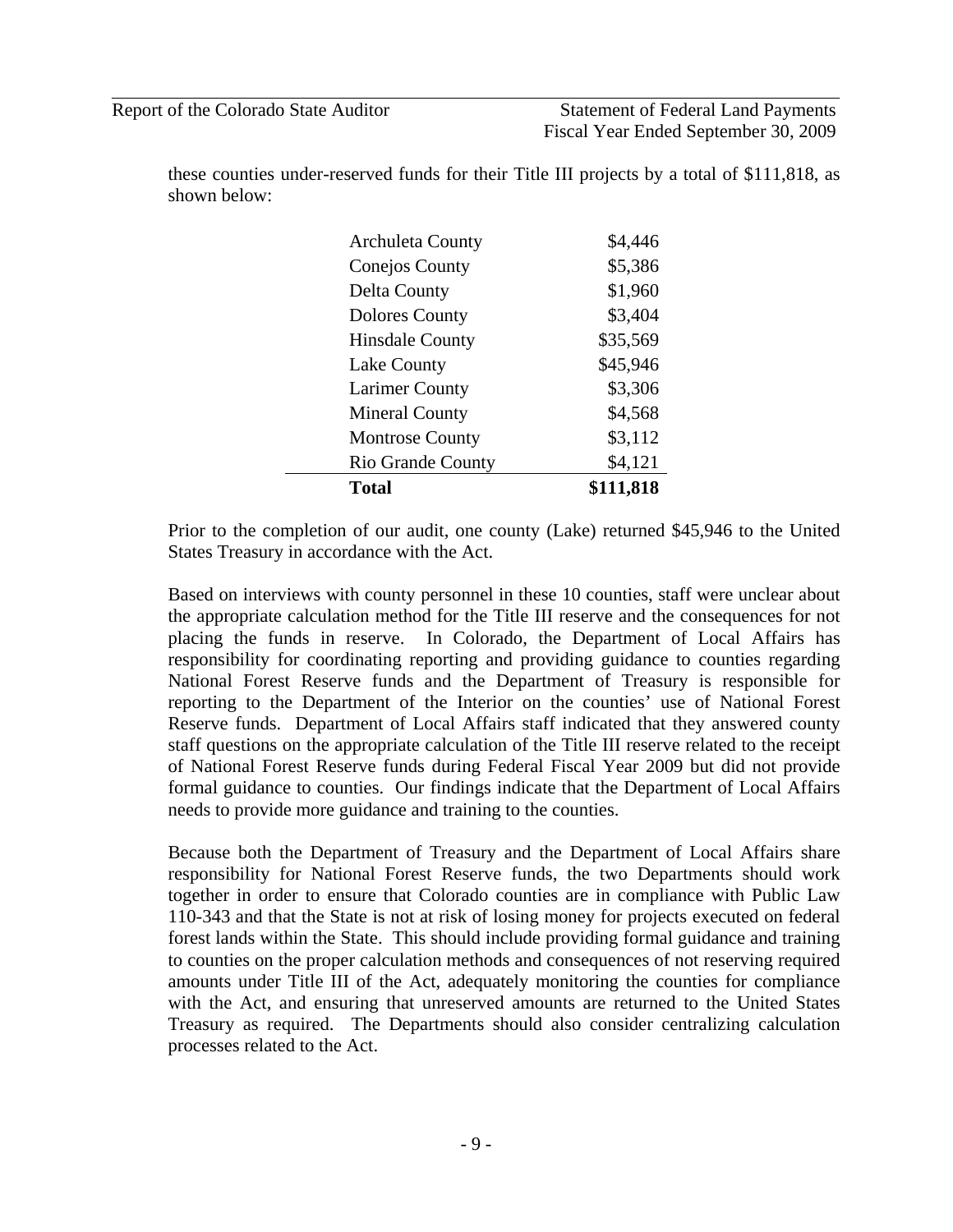### **Recommendation No. 1:**

The Department of Treasury and the Department of Local Affairs should work together to ensure the State is in compliance with Public Law 110-343 by:

- a. Providing enhanced guidance and training to the counties to improve county awareness of proper calculation methods and the consequences of not reserving the required amount for projects under Title III of the Act.
- b. Developing and implementing monitoring procedures to verify that counties place required Title III amounts into reserve.
- c. Ensuring that all counties return unreserved Title III amounts to the United States Treasury as required by Public Law 110-343.
- d. Considering performing all necessary Title III reserve calculations at a central level and separately distributing funds to counties as appropriate based on county elections.

### **Department of Treasury Response:**

Agree. Implementation date: July 2010.

The Treasurer's Office agrees with the recommendation to ensure that the State is in compliance with Public Law 110-343 and will work with the Department of Local Affairs and other governmental entities to determine how best to achieve this goal.

The Treasurer's Office addresses the recommendation as follows:

- Plans to continue discussions with the Department of Local Affairs and other governmental entities to determine the appropriate direction to address the recommendations (a) to provide formal guidance and training, (b) to develop and implement monitoring procedures, (c) to ensure return of unreserved amounts, and (d) to consider performing reserve calculations at a central level to monitor compliance. Implementation date: April 2010.
- The appropriate agency plans to implement procedures for monitoring compliance. Implementation date: July 2010.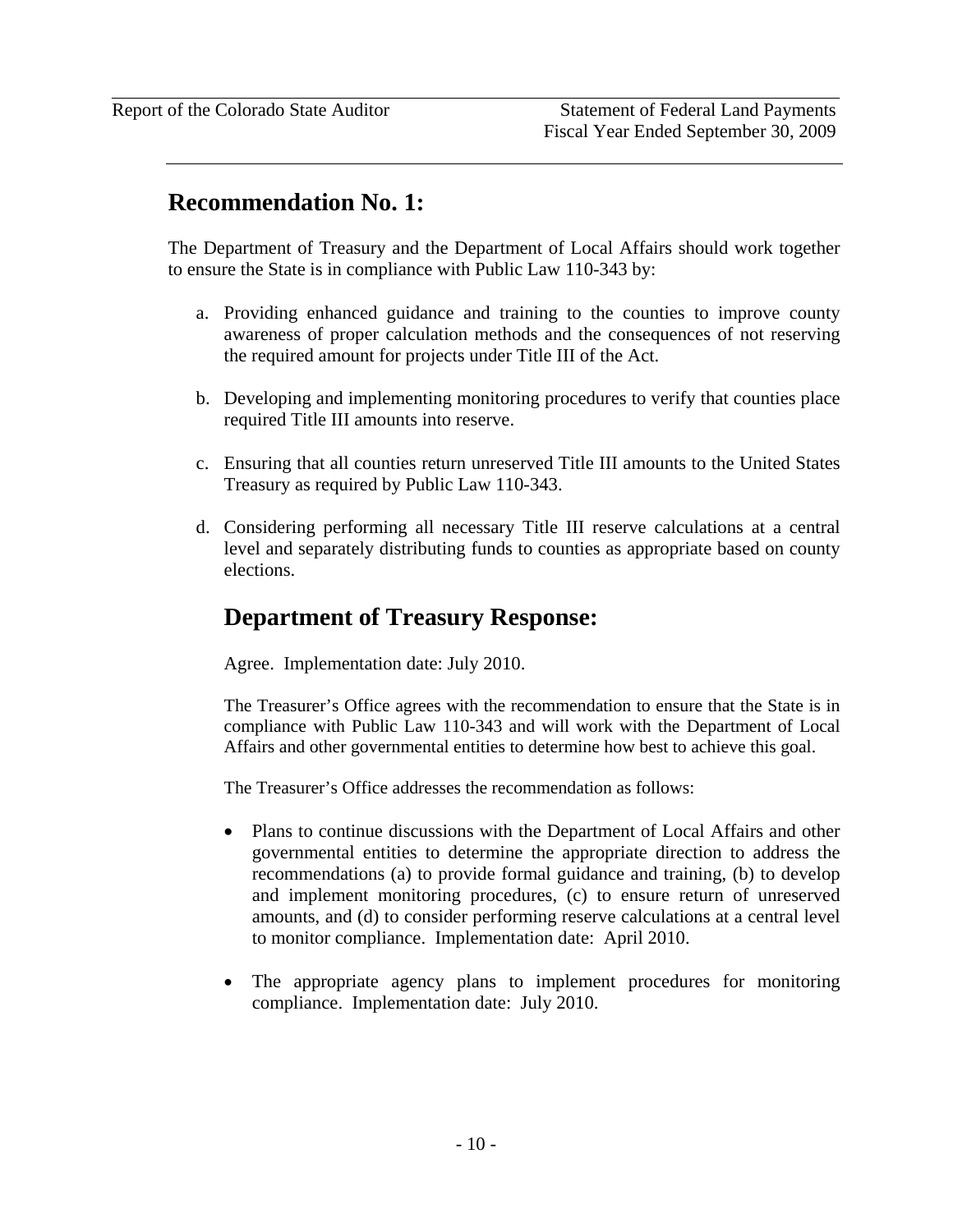## **Department of Local Affairs Response:**

a. Agree. Implementation date: October 2010.

The Department of Local Affairs (DOLA) will continue to improve outreach to counties through training. DOLA currently provides general documents and refers inquiries to federal sources of information in order to attempt to answer county officials' questions regarding National Forest Payments. In the provision of such general documents and assistance, DOLA will include reference to the proper calculation methods for Title III amounts as well as to any federal documentation regarding the allowable uses of such funds.

b. Agree. Implementation date: October 2010.

The Department of Local Affairs (DOLA) will work with the Department of Treasury to develop and implement monitoring procedures to facilitate verification of county Title III reserve amounts.

c. Agree. Implementation date: October 2010.

DOLA agrees counties must return unreserved Title III amounts to the United States Treasury as required by Public Law 110-343. DOLA will work with the Department of Treasury to facilitate this process and will provide to counties enhanced guidance describing the process by which such return may be transacted.

d. Agree. Implementation date: October 2010.

The Department of Local Affairs (DOLA) will work with Treasury to consider reporting at a central level and will include such reports if developed on DOLA's Forest Payments information webpage.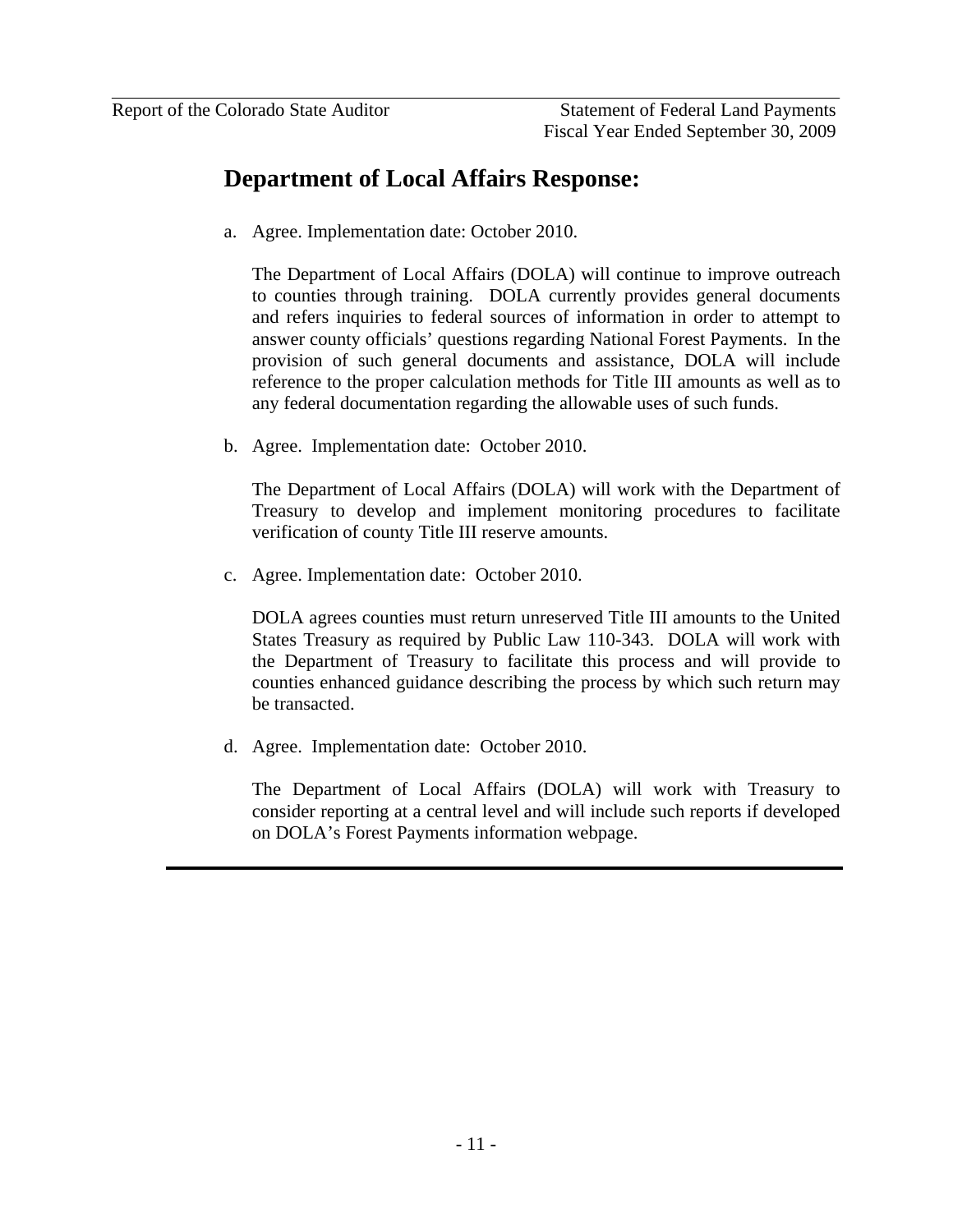### **Exhibit I**

### **Colorado Revised Statutes Title 34, Article 63 Royalties Under Federal Leasing**

**Section 34-63-101, C.R.S. State treasurer to receive and distribute mineral leasing payments.** In accordance with the provisions of section 35 of the federal "Mineral Lands Leasing Act" of February 25, 1920, as amended, the state treasurer is directed to deposit and distribute any moneys now held or to be received by the state of Colorado from the United States as the state's share of sales, bonuses, royalties, and rentals of public lands within this state, for the benefit of the public schools and political subdivisions of this state and for other purposes in accordance with the provisions of sections 34-63-102 and 34-63-10.

**Section 34-63-102, C.R.S. Creation of mineral leasing fund - distribution - advisory committee.** (1) (a) (I) On or after January 1, 1977, but before July 1, 2008, all moneys, including any interest earned therefrom, now held or to be received by the state treasurer pursuant to the provisions of the federal "Mineral Lands Leasing Act" of February 25, 1920, as amended, except those moneys described in section 34-63-104, shall be deposited by the state treasurer into a special fund to be known as the mineral leasing fund, which is hereby created, for use by state agencies, public schools, and political subdivisions of the state as described in this section for planning, construction, and maintenance of public facilities and for public services.

(II) On and after July 1, 2008, all moneys, including any interest and income derived therefrom, received by the state treasurer pursuant to the provisions of the federal "Mineral Lands Leasing Act" of February 25, 1920, as amended, except those moneys described in section 34-63-104, shall be deposited by the state treasurer into the mineral leasing fund for use by state agencies, public schools, and political subdivisions of the state as described in subsections (5.3) and (5.4) of this section and for transfer to the higher education federal mineral lease revenues fund created in section 23-19.9-102 (1) (a), C.R.S., the higher education maintenance and reserve fund created in section 23-19.9-102 (2) (a), C.R.S., and the local government permanent fund created in sub-subparagraph (A) of subparagraph (I) of paragraph (a) of subsection (5.3) of this section, as required by this section and section 23-19.9-102, C.R.S.

(b) In the appropriation and use of such moneys, priority shall be given to those public schools and political subdivisions socially or economically impacted by the development, processing, or energy conversion of fuels and minerals leased under said federal mineral lands leasing act.

(2) (a) Except as otherwise provided in paragraph (b) of this subsection (2), before July 1, 2008, twenty-five percent of all moneys described in paragraph (a) of subsection (1) of this section together with any funds for public schools derived from the application of paragraph (b) of subsection (3) of this section shall, upon receipt, be paid into the state public school fund to be used for the support of the public schools of this state.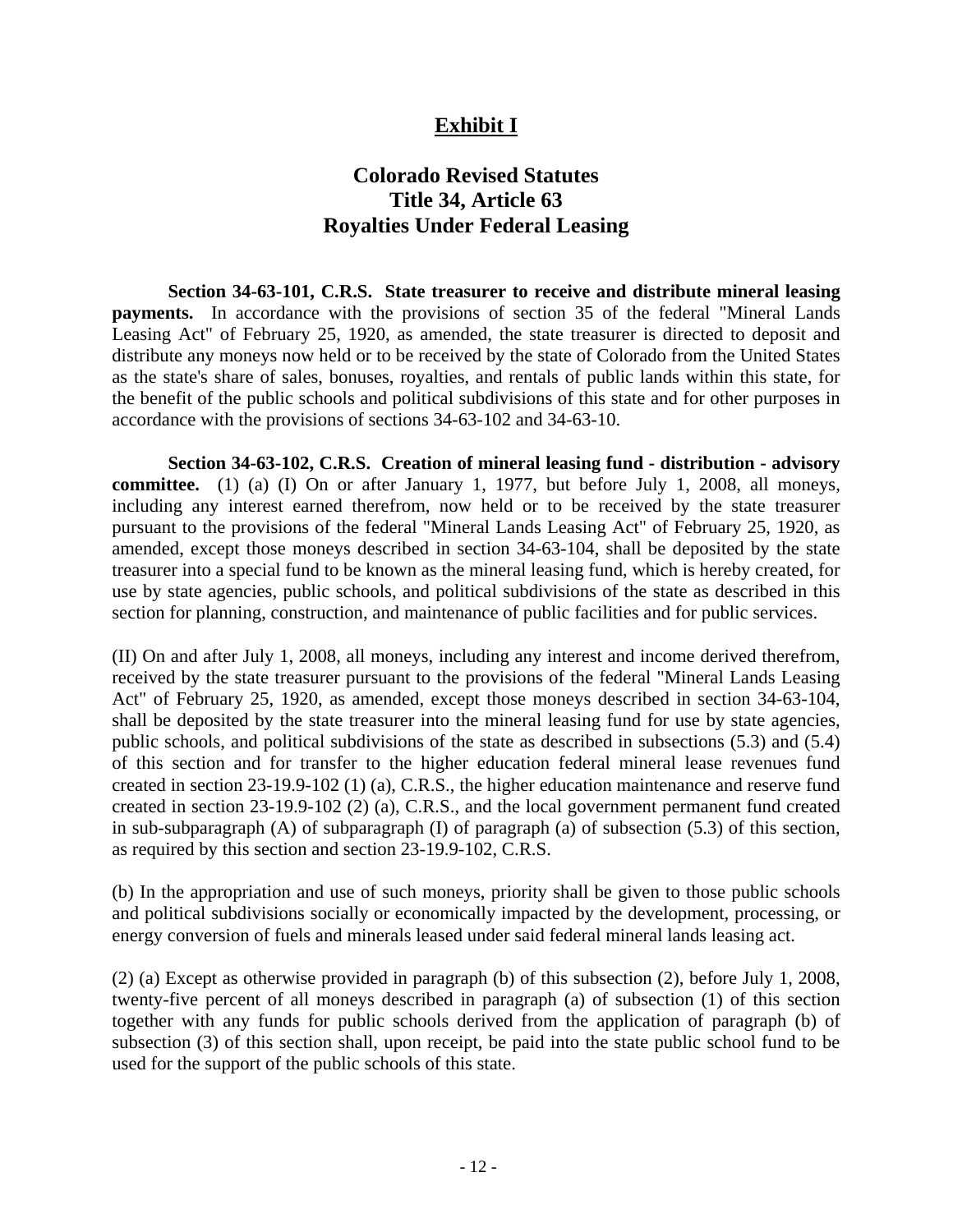(b) For the purpose of repaying an additional expenditure of moneys from the state education fund created in section 17 (4) (a) of article IX of the state constitution for the state's share of total program pursuant to article 54 of title 22, C.R.S., made for the 2001-02 fiscal year due to a projected shortfall in the amount of moneys described in paragraph (a) of subsection (1) of this section received by the state treasurer in said fiscal year, notwithstanding any provision of law to the contrary, upon receipt by the state treasurer of any moneys described in paragraph (a) of subsection (1) of this section during the 2002-03 fiscal year, of the portion of said moneys that would otherwise be paid to the state public school fund pursuant to paragraph (a) of this subsection (2), the state treasurer shall first transfer an amount of said moneys equal to six million dollars to the state education fund created pursuant to section 17 (4) of article IX of the state constitution prior to paying said portion of moneys to the state public school fund in accordance with paragraph (a) of this subsection (2).

(3) (a) Before July 1, 2008, fifty percent of all moneys described in paragraph (a) of subsection (1) of this section shall be distributed ten working days after receipt of the last monthly payment in each quarter among those respective counties of this state from which the federal leasing money is derived in proportion to the amount of said federal leasing money derived from each of the respective counties for use by said counties for the purposes described in subsection (1) of this section and for use by municipalities and school districts within said counties as provided in paragraph (c) of this subsection (3); except that no distribution under this paragraph (a) to any single county, including the amounts distributed under paragraph (c) of this subsection (3) to municipalities and school districts located therein, shall exceed one million two hundred thousand dollars in any calendar year. Unless the balance paid to the state public school fund pursuant to subparagraph (I) of paragraph (b) of this subsection (3) exceeds ten million seven hundred thousand dollars in a calendar year, distribution above two hundred thousand dollars to any single county pursuant to this paragraph (a) shall not take effect during that calendar year.

(b) (I) Any balance of said fifty percent remaining after payments as provided in paragraph (a) of this subsection (3) shall be paid by the state treasurer, on or before the last day of December of each year, into the state public school fund and used for the support of the public schools.

(II) One-half of any balance of said fifty percent remaining after payments provided in paragraph (a) of this subsection (3) shall be paid by the state treasurer, on or before the last day of December of each year, into the local government mineral impact fund and used in accordance with the purposes described in subsection (1) of this section.

(III) An amount equal to twenty-five percent of the balance paid to the local government mineral impact fund pursuant to subparagraph (II) of this paragraph (b) shall be distributed annually to each county, in whose unincorporated area employees of a mine or related facility from which such money is derived reside, in the same proportion that the number of such employees bears to the total number of employees of such mines and related facilities who reside in the state and to each municipality, in which employees of such facilities reside, in the same proportion that the number thereof bears to the total number of employees of such mines and related facilities who reside in the state.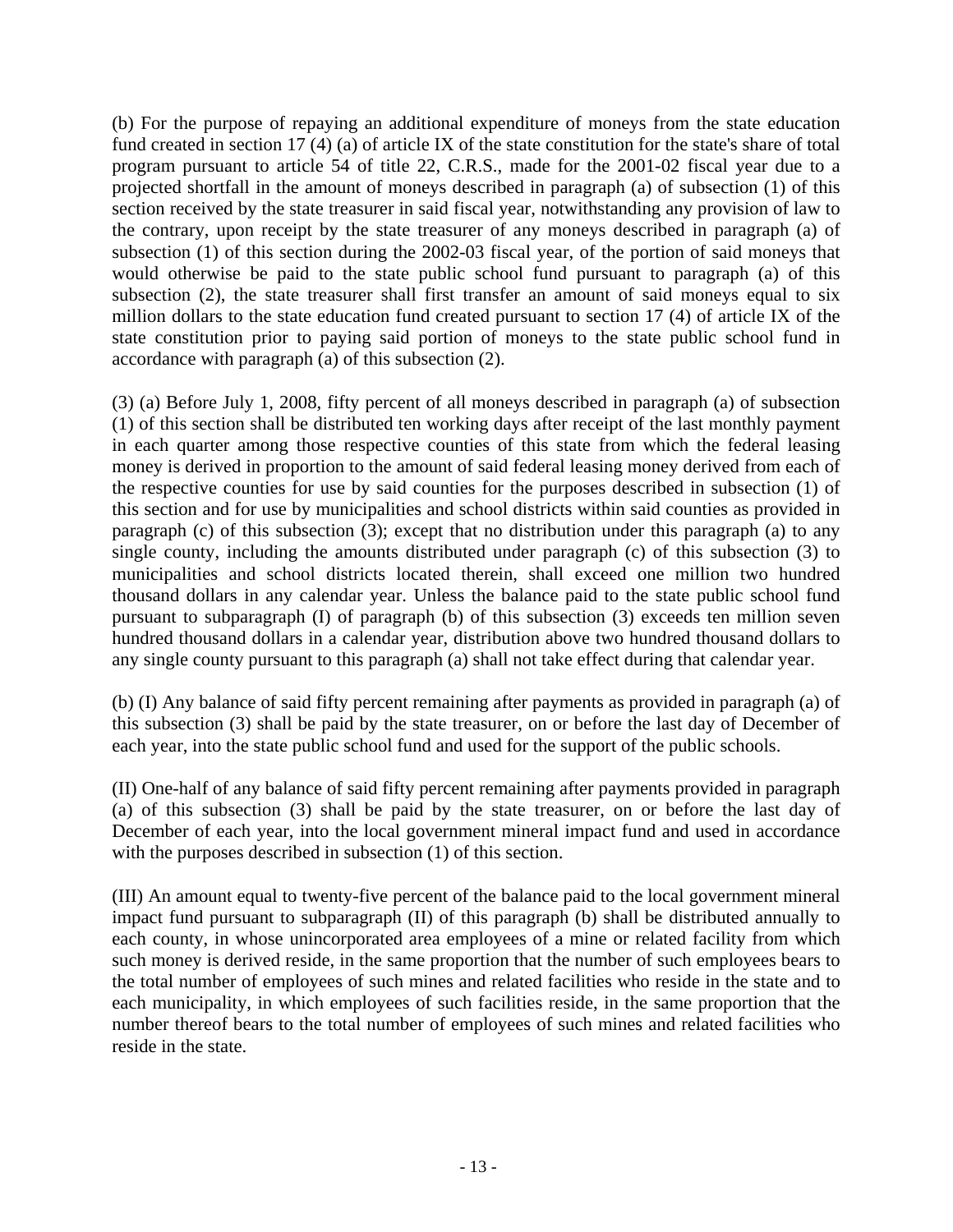(IV) Repealed.

(c) (I) Except as provided in subparagraph (II) of this paragraph (c), in each calendar year, each county shall notify the state treasurer to have at least twenty-five percent of the moneys described in paragraph (a) of this subsection (3) distributed to any school district within the county specified by the board of county commissioners for use in accordance with the purposes described in subsection (1) of this section. Except as provided in subparagraph (II) of this paragraph (c), in each calendar year, each county shall also notify the state treasurer to have at least thirty-seven and one-half percent of that part of the moneys described in paragraph (a) of this subsection (3) that exceeds two hundred fifty thousand dollars distributed among the municipalities within the county according to the percentage that the population within each municipality bears to the total population of all municipalities located within the county. The state treasurer shall not disburse funds to a county under this subsection (3) until such notification is received. For the purposes of this paragraph (c), "population" means the most recent population estimate at the time of the distribution of the mineral leasing fund as prepared by the demographic section of the division of local government.

(II) (A) Any county may elect to have its distributions of the moneys described in paragraph (a) of this subsection (3) from the mineral leasing fund made pursuant to this subparagraph (II) by notifying the state treasurer, in writing, of such election. Any election for distribution pursuant to this subparagraph (II) shall be effective until withdrawn by the county but shall be for a minimum of two full calendar years following receipt by the state treasurer of the notice of election from the county. After two full calendar years, a county may withdraw the election for distribution pursuant to this subparagraph (II) and return to distribution pursuant to subparagraph (I) of this paragraph (c) by giving the state treasurer written notice of such withdrawal in addition to any notice required to be given under subparagraph (I) of this paragraph (c). However, during the first calendar year after receiving such notice of withdrawal, the state treasurer shall distribute twenty-five percent of the moneys the county would otherwise receive to the cities within the county, twenty-five percent to the school districts within the county, and transfer the remaining fifty percent to the local government mineral impact fund.

(B) For the first full calendar year following receipt by the state treasurer of notification of the county's election pursuant to sub-subparagraph (A) of this subparagraph (II), the state treasurer shall transfer the moneys each county would otherwise receive pursuant to subparagraph (I) of this paragraph (c) to the local government mineral impact fund created in subsection (5) of this section.

(C) For the second full calendar year following receipt by the state treasurer of notification of the county's election pursuant to sub-subparagraph (A) of this subparagraph (II) and for each calendar year thereafter, unless a county has withdrawn its election for distribution pursuant to this subparagraph (II), the state treasurer shall distribute to each county making such election the moneys attributable to such county as described in paragraph (a) of this subsection (3) as follows: Fifty percent to school districts within the county and fifty percent to municipalities within the county. Where more than one school district exists within a county, the distribution to each school district shall be the percentage that the most recent funded pupil count, as determined pursuant to the "Public School Finance Act of 1994", article 54 of title 22, C.R.S., for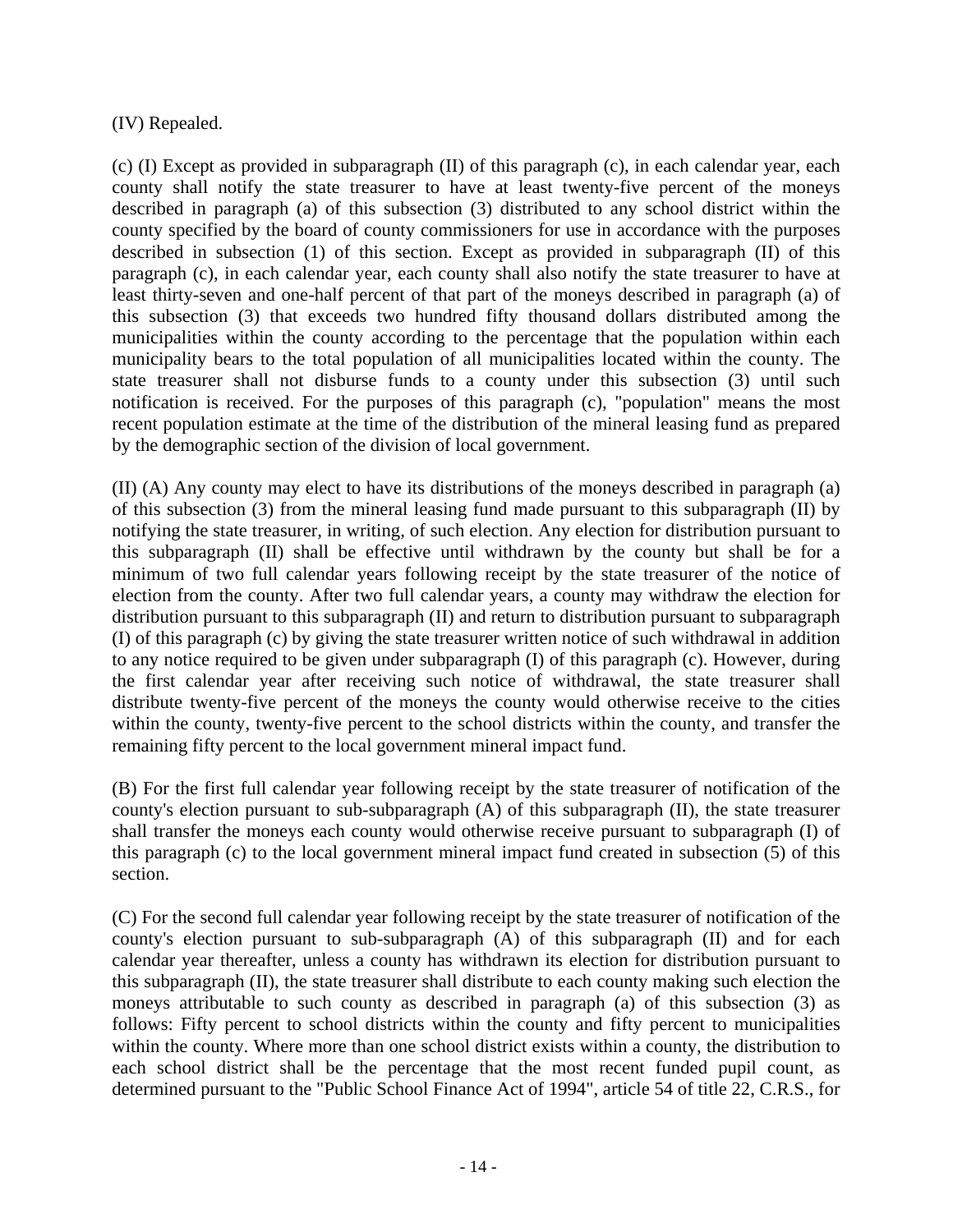pupils enrolled in the county attributable to that school district bears to the most recent total funded pupil count for all pupils attributable to the county. Where more than one municipality exists within a county, the distribution to each municipality shall be based on population as set forth in subparagraph (I) of this paragraph (c).

(4) Before July 1, 2008, ten percent of all moneys described in paragraph (a) of subsection (1) of this section shall, upon receipt, be paid into the Colorado water conservation board construction fund created by section 37-60-121, C.R.S., for appropriation by the general assembly pursuant to the provisions of section 37-60-122, C.R.S., and for use in accordance with the purposes and priorities described in subsection (1) of this section.

(5) (a) (I) Except as provided in subparagraph (IV) of this paragraph (a), before July 1, 2008, the remaining fifteen percent of all moneys described in paragraph (a) of subsection (1) of this section, any moneys received pursuant to subparagraph (II) of paragraph (b) of subsection (3) of this section, and any moneys received pursuant to subparagraph (II) of paragraph (c) of subsection (3) of this section shall, upon receipt, be paid into the local government mineral impact fund, which is hereby created. Before July 1, 2008, the executive director of the department of local affairs shall distribute said moneys from the fund pursuant to subsection (3) of this section; except that the remainder provided for in this paragraph (a) shall be distributed in accordance with the purposes and priorities described in subsection (1) of this section. On and after July 1, 2008, moneys shall be paid into the fund as specified in paragraph (b) of subsection (5.4) of this section and distributed as specified in paragraphs (b) and (c) of said subsection. Notwithstanding any other provision of this paragraph (a) or subsection (5.5) of this section, in the fiscal years commencing July 1, 2006, July 1, 2007, July 1, 2008, July 1, 2009, and July 1, 2010, the executive director of the department of local affairs shall transfer three million two hundred fifty thousand dollars of the moneys in the fund to the state treasurer, who shall credit the moneys to the wildfire preparedness fund created in section 23-31-309 (4), C.R.S.

(II) On and after July 1, 2001, all income derived from the deposit and investment of the moneys in the local government mineral impact fund shall be credited to the fund.

(III) For the fiscal year commencing July 1, 2007, of the moneys transferred pursuant to subparagraph (I) of this paragraph (a) to the wildfire preparedness fund created in section 23-31- 309 (4), C.R.S., two hundred fifty thousand dollars shall be transferred to the wildfire emergency response fund created in section 23-31-309 (1), C.R.S.

(IV) One hundred percent of the moneys credited to the local government mineral impact fund created in subparagraph (I) of this paragraph (a) by operation of sub-subparagraph (C) of subparagraph (I) of paragraph (a) of subsection (5.3) of this section shall be distributed by the executive director of the department of local affairs in accordance with the purposes and priorities described in subsection (1) of this section, and in distributing such moneys the executive director shall give priority to those communities most directly and substantially impacted by production of energy resources on federal mineral lands and to grant applications that: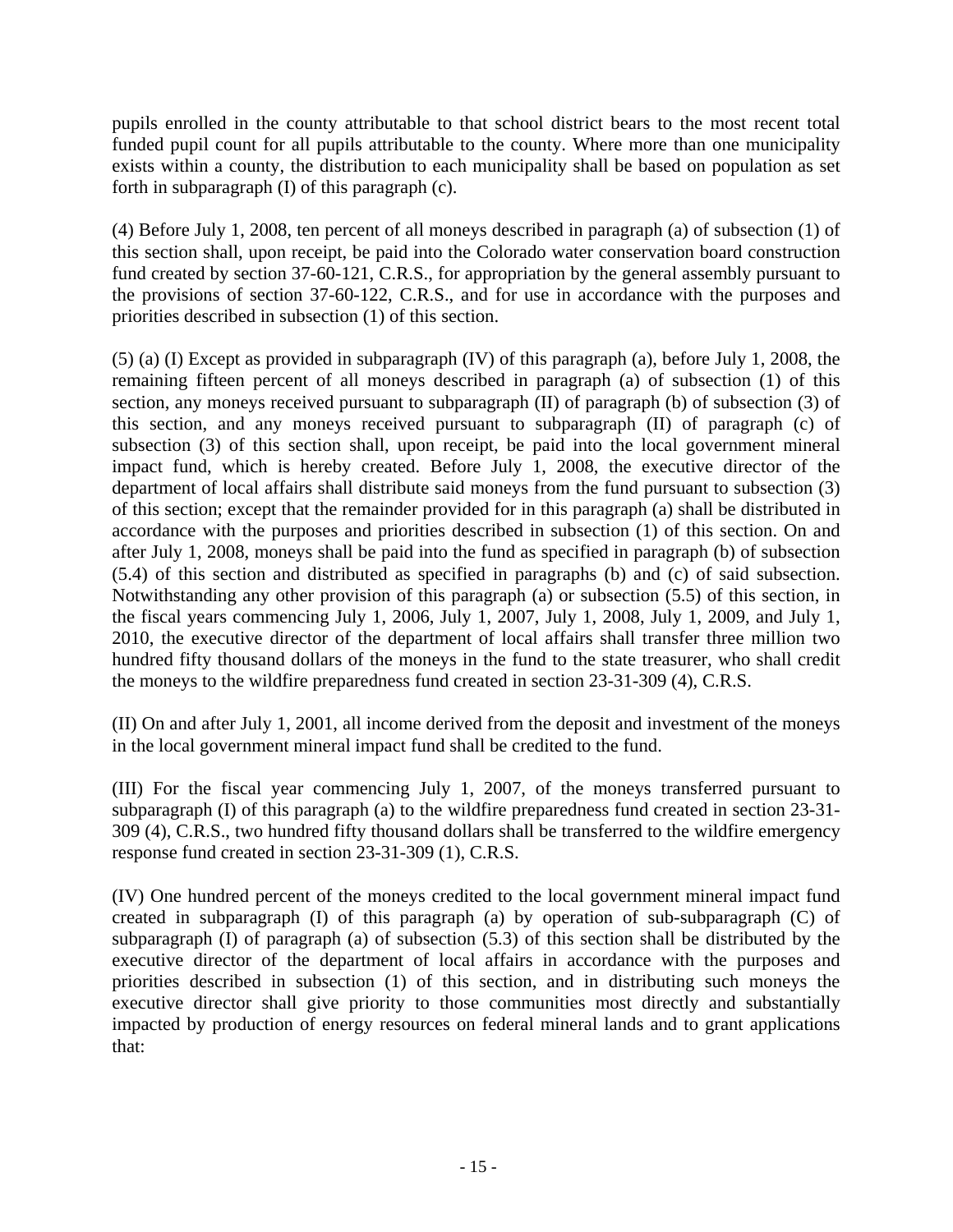(A) Are submitted jointly by multiple local governments; or

(B) Seek funding for a project that is a multi-jurisdictional project or that requires a substantial amount of funding.

(V) Notwithstanding any provision of this paragraph (a) to the contrary, on June 1, 2009, the state treasurer shall deduct one million dollars from the local government mineral impact fund and transfer such sum to the general fund.

(b) (I) There is hereby created within the department of local affairs an energy impact assistance advisory committee. The committee shall be composed of the executive director of the department of local affairs, the executive director of the department of natural resources, the commissioner of education, the executive director of the department of public health and environment, the executive director of the department of transportation, and seven residents of areas impacted by energy conversion or mineral resource development. The seven residents shall be appointed by the governor, with the consent of the senate, for terms not exceeding four years to serve at the pleasure of the governor. The executive director of the department of local affairs shall act as chairperson of the committee. Members of the committee shall serve without additional compensation; except that the seven members appointed from energy impact areas shall be entitled to reimbursement for actual and necessary expenses. Any member of the committee who is a state official may designate representatives of his or her agency to serve on the committee in his or her absence. The chairperson shall convene the advisory committee from time to time as he or she deems necessary. The advisory committee shall continuously review the existing and potential impact of the development, processing, or energy conversion of mineral and fuel resources on various areas of the state, including those areas indirectly affected, and shall make continuing recommendations to the department of local affairs, including, but not limited to, those actions deemed reasonably necessary and practicable to assist impacted areas with the problems occasioned by such development, processing, or energy conversion, the immediate and projected problems which the local governments are experiencing in providing governmental services, the extent of local tax resources available to each unit of local government, the extent of local tax effort in solving energy impacted problems, and other problems which the areas have experienced, such as housing and environmental considerations, which have developed as a direct result of energy impact. In furtherance thereof, the committee shall make continuing specific recommendations regarding any discretionary distributions by the executive director of the department of local affairs authorized pursuant to this section and section 39-29-110, C.R.S. With respect to recommendations for the distribution of moneys made pursuant to this section, the committee shall give priority and preference to those public schools and political subdivisions socially or economically impacted by the development, processing, or energy conversion of fuels and minerals leased under the federal "Mineral Lands Leasing Act" of February 25, 1920, as amended. With respect to recommendations for the distribution of moneys made pursuant to section 39-29-110, C.R.S., the committee shall recommend distributions to those political subdivisions socially or economically impacted by the development, processing, or energy conversion of minerals and mineral fuels subject to taxation under article 29 of title 39, C.R.S.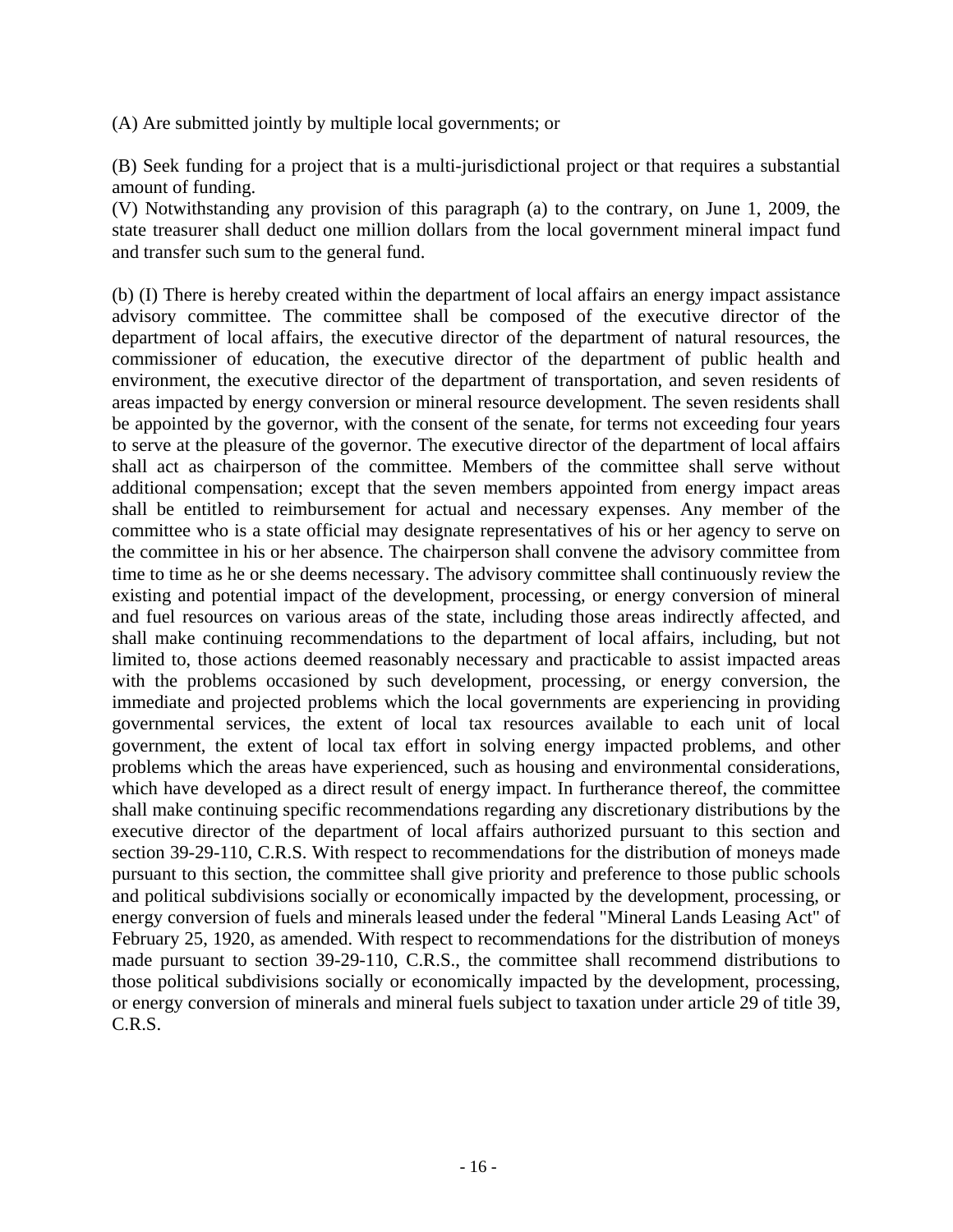(II) Repealed.

(c) The executive director of the department of local affairs shall deliver to the state auditor and file with the general assembly annually before February 1 a detailed report accounting for the distribution of all funds for the previous year. The energy impact assistance advisory committee shall review the report prior to it being delivered and filed.

(5.3) (a) Bonus payments credited to the mineral leasing fund created in subparagraph (I) of paragraph (a) of subsection (1) of this section shall be distributed on a quarterly basis for each quarter commencing on July 1, October 1, January 1, or April 1 of any state fiscal year as follows:

(I) (A) Fifty percent of the bonus payments shall be transferred to the local government permanent fund, which is hereby created in the state treasury. Interest and income derived from the deposit and investment of moneys in the local government permanent fund shall be credited to the permanent fund and shall not be transferred to the general fund or any other fund at the end of any fiscal year. Except as otherwise provided in sub-subparagraphs (B) and (C) of this subparagraph (I), moneys in the permanent fund shall not be expended for any purpose. The state treasurer may invest moneys in the local government permanent fund in any investment in which the board of trustees of the public employees' retirement association may invest the funds of the association pursuant to section 24-51-206, C.R.S.

(B) Except as provided in sub-subparagraph (C) of this subparagraph (I), if, based on the revenue estimate prepared by the staff of the legislative council in March of any fiscal year, it is anticipated that the total amount of moneys that will be deposited into the mineral leasing fund pursuant to subparagraph (II) of paragraph (a) of subsection (1) of this section during the fiscal year will be at least ten percent less than the amount of moneys so deposited during the immediately preceding fiscal year, the general assembly may appropriate moneys from the local government permanent fund to the department of local affairs for the current fiscal year. The maximum amount that the general assembly may appropriate for the current fiscal year pursuant to this sub-subparagraph (B) is an amount equal to the difference between the total amount of moneys credited to the local government mineral impact fund and directly distributed by the executive director of the department pursuant to paragraph (c) of subsection (5.4) of this section during the immediately preceding fiscal year and the estimated total amount of moneys to be so credited and distributed for the current fiscal year. The executive director of the department shall distribute all moneys appropriated pursuant to this sub-subparagraph (B) directly to counties and municipalities in combination with and using the methodology set forth in subparagraphs (I) to (IV) of paragraph (c) of subsection (5.4) of this section.

(C) Notwithstanding any other provision of law, seventeen million dollars shall be transferred from the local government permanent fund to the local government mineral impact fund created in subparagraph (I) of paragraph (a) of subsection (5) of this section to be distributed as specified in subparagraph (IV) of paragraph (a) of subsection (5) of this section.

(II) Fifty percent of the bonus payments shall be transferred to the higher education maintenance and reserve fund created in section 23-19.9-102 (2) (a), C.R.S.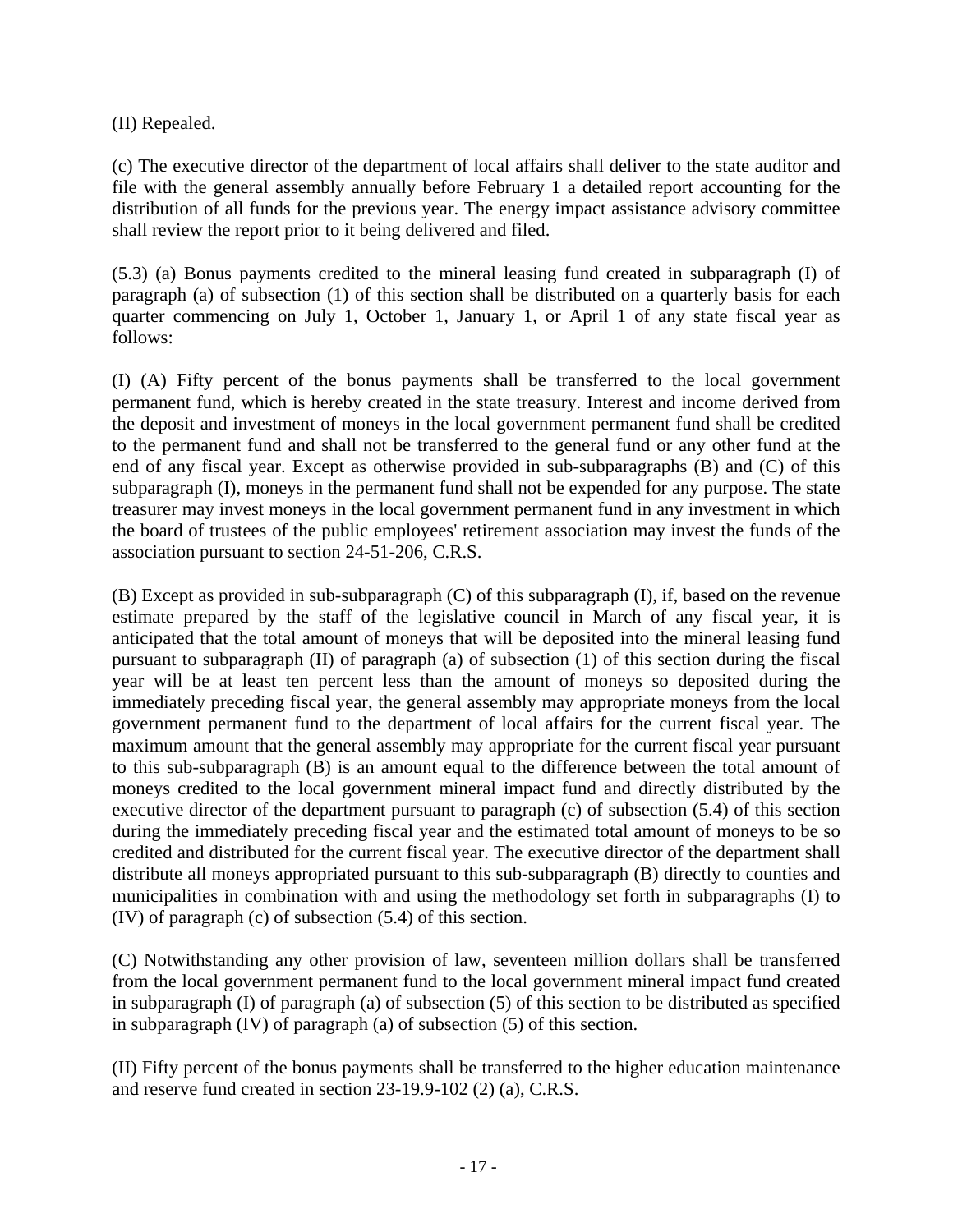(b) For purposes of this subsection (5.3), "bonus payments" means the portion of the compensation paid to the federal government as consideration for the granting of a federal mineral lease that is payable regardless of the extent of use of the mineral interest and is fixed and certain in amount, whether or not payable in one or more periodic increments over a fixed period, that is subsequently received by the state treasurer pursuant to the provisions of the federal "Mineral Lands Leasing Act" of February 20, 1920, as amended, and that is not comprised of moneys described in section 34-63-104. "Bonus payments" do not include any compensation paid to the federal government that varies in amount based on the amount of mineral production of the payer.

(5.4) Except as otherwise provided in subsection (5.5) of this section, on and after July 1, 2008, all moneys other than bonus payments, as defined in paragraph (b) of subsection (5.3) of this section, credited to the mineral leasing fund created in subparagraph (I) of paragraph (a) of subsection (1) of this section shall be distributed on a quarterly basis for quarters beginning on July 1, October 1, January 1, and April 1 of each state fiscal year as follows:

(a) (I) For each quarter commencing during the 2008-09, 2009-10, and 2010-11 fiscal years, forty-eight and three-tenths percent of the moneys shall be transferred to the state public school fund to be used for the support of the public schools of the state; except that the total amount of moneys transferred during each of said fiscal years shall not exceed sixty-five million dollars.

(II) For each quarter commencing during the 2011-12 fiscal year or during any succeeding fiscal year, forty-eight and three-tenths percent of the moneys shall be paid into the state public school fund to be used for the support of the public schools of the state; except that the maximum amount of moneys transferred during any fiscal year shall not exceed the maximum amount of moneys allowed to be transferred during the 2010-11 fiscal year multiplied by one hundred four percent per year for each succeeding fiscal year.

(b) For each quarter commencing during the 2008-09 fiscal year or during any succeeding fiscal year, forty percent of the moneys shall be credited to the local government mineral impact fund. Fifty percent of the moneys so credited shall be distributed by the executive director of the department of local affairs in accordance with the purposes and priorities described in subsection (1) of this section, and in distributing such moneys the executive director shall give priority to those communities most directly and substantially impacted by production of energy resources on federal mineral lands and to grant applications that:

(I) Are submitted jointly by multiple local governments; or

(II) Seek funding for a project that is a multi-jurisdictional project or that requires a substantial amount of funding.

(b.5) Notwithstanding any provision of paragraph (b) of this subsection (5.4) to the contrary, for each quarter commencing during the 2009-10 fiscal year, as soon as practicable after moneys are credited to the local government mineral impact fund pursuant to paragraph (b) of this subsection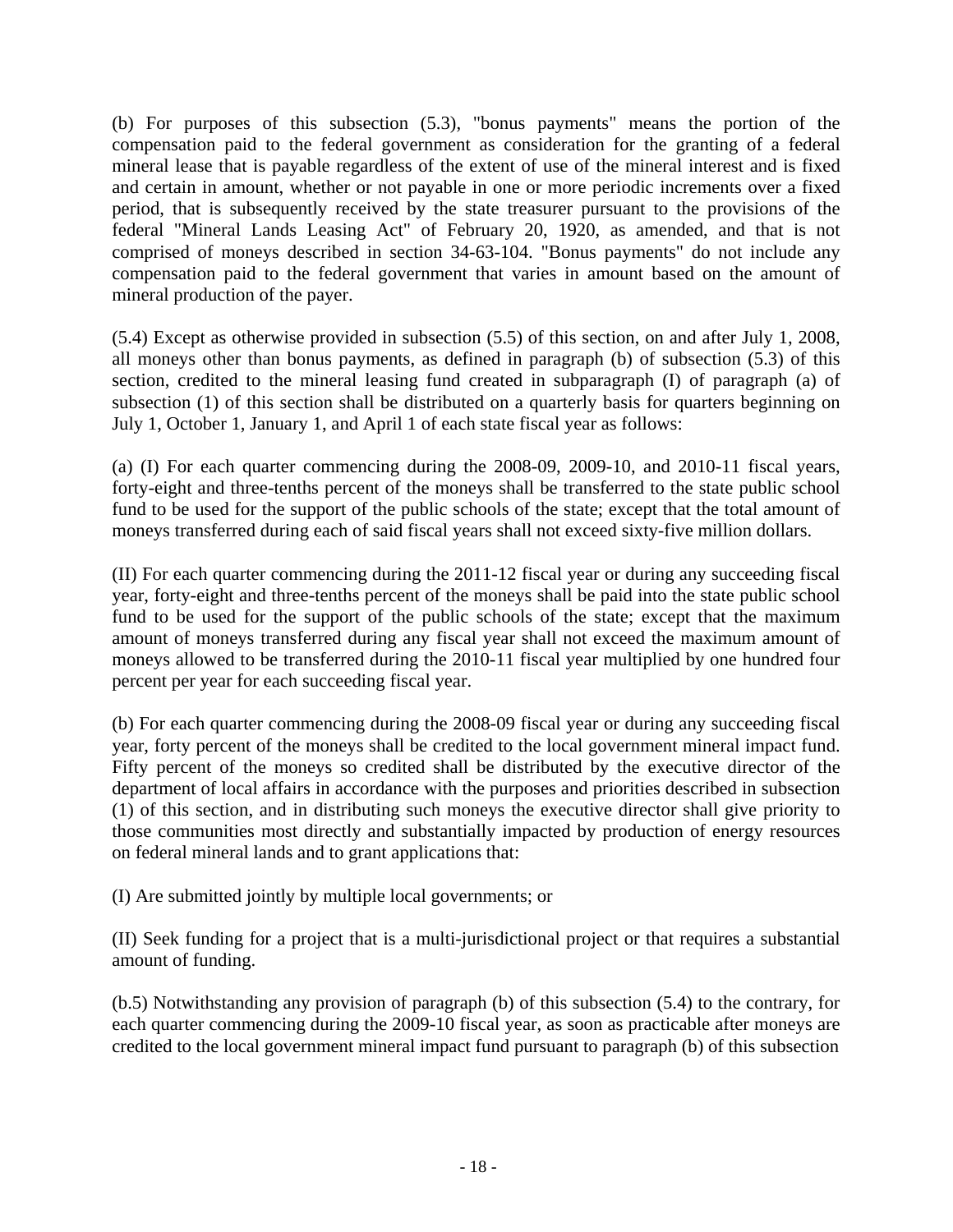(5.4), the state treasurer shall transfer from the local government mineral impact fund to the general fund an amount equal to fifty percent of the amount so credited to the fund for such quarter; except that the aggregate amount of moneys so transferred pursuant to this paragraph (b.5) shall not exceed twenty-two million six hundred thousand dollars.

(c) The executive director of the department of local affairs shall annually directly distribute the remaining fifty percent of the moneys credited to the local government mineral impact fund pursuant to paragraph (b) of this subsection (5.4) and any moneys appropriated by the general assembly from the local government permanent fund to the department pursuant to subsubparagraph (B) of subparagraph (I) of paragraph (a) of subsection (5.3) of this section to counties and municipalities as follows:

(I) Except as otherwise provided in subparagraph (III) of this paragraph (c), moneys shall be allocated to counties for each fiscal year by August 31 of the following fiscal year among those respective counties of the state from which the moneys are derived based upon the following factors:

(A) The proportion of the total amount of moneys credited to the mineral leasing fund that is derived from each of the respective counties; and

(B) On the basis of the report required by section 39-29-110 (1) (d), C.R.S., the proportion of employees of mines or related facilities or crude oil, natural gas, or oil and gas operations who reside in a county to the total number of employees of mines and related facilities or crude oil, natural gas, or oil and gas operations who reside in the state.

(II) Except as otherwise specified in subparagraph (IV) of this paragraph (c), the moneys allocated to each county pursuant to subparagraph (I) of this paragraph (c) shall be further distributed to the county and to each municipality within the county based upon the following factors:

(A) The proportion of employees reported as residents pursuant to section 39-29-110 (1) (d), C.R.S., in the county's unincorporated area or in any municipality within the county to the total number of employees reported as residents in the county as a whole pursuant to said section;

(B) The proportion of the population in any such county's unincorporated area or in any such municipality within the county to the total population in the county, as such population is reported in the most recently published population estimate from the state demographer appointed by the executive director of the department of local affairs; and

(C) The proportion of road miles in any such county's unincorporated area or in any such municipality within the county to the total road miles in the county, as such miles are certified by the department of transportation to the state treasurer pursuant to sections 43-4-207 (2) (d) and 43-4-208 (3), C.R.S.

(III) With respect to the distribution made pursuant to subparagraph (I) of this paragraph (c), the executive director of the department of local affairs shall establish guidelines that set forth the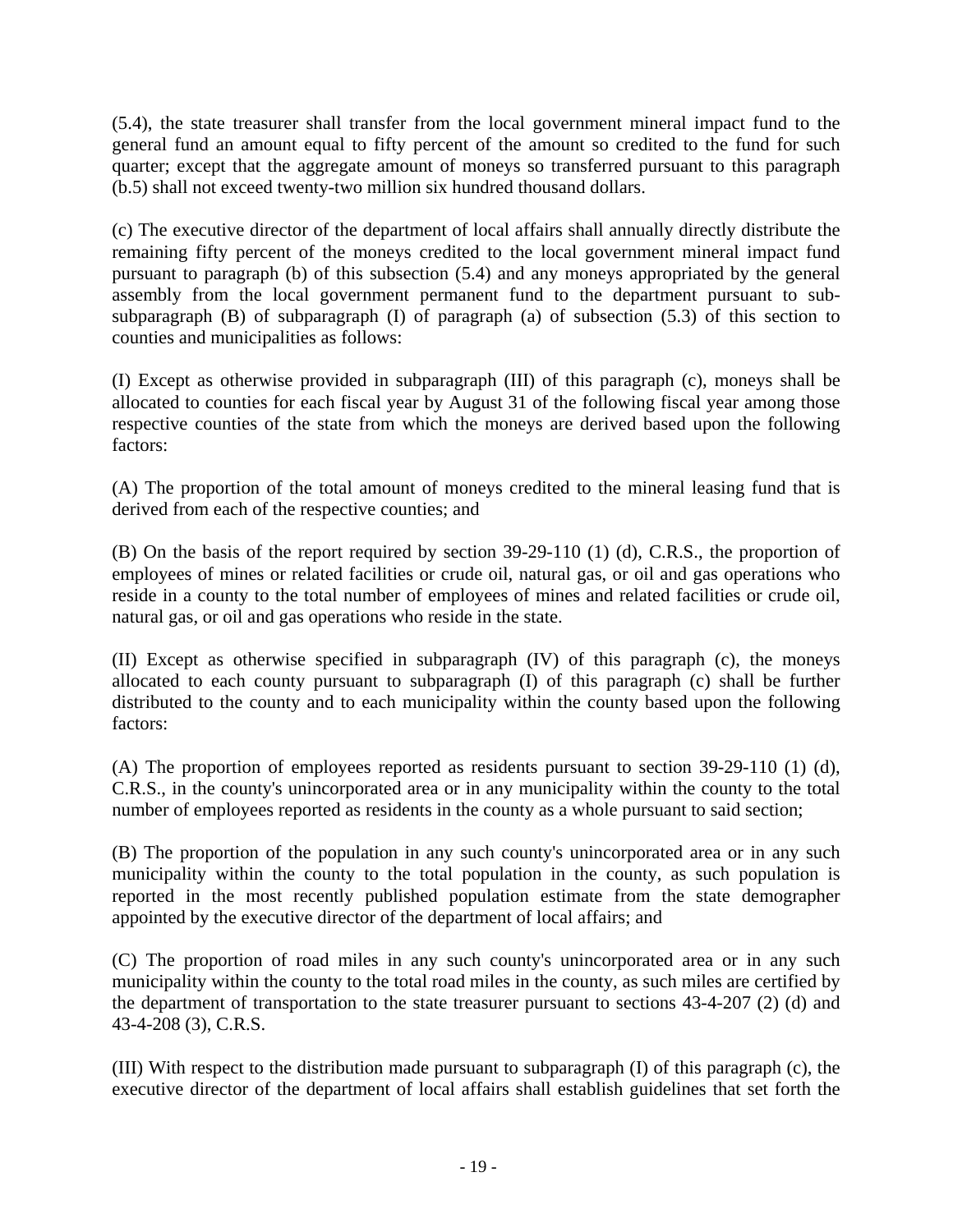weight that each of the factors in sub-subparagraphs (A) and (B) of subparagraph (I) of this paragraph (c) shall be given, subject to the limitation that the factor described in said subsubparagraph (B) shall not be weighted more than thirty-five percent. In establishing the guidelines, the executive director shall weigh the factors in a manner that most accurately estimates the absolute and relative impacts of production of energy resources on federal mineral lands for each impacted county so that the counties most substantially and directly impacted by such production each receive a sufficient allocation and no county receives an excessive allocation.

(IV) With respect to the distribution made pursuant to subparagraph (II) of this paragraph (c), the executive director of the department of local affairs, in consultation with the energy impact assistance advisory committee established pursuant to subparagraph (I) of paragraph (b) of subsection (5) of this section, shall establish guidelines that set forth the weight that each of the factors in sub-subparagraphs (A) to (C) of subparagraph (II) of this paragraph (c) shall be given. In establishing the guidelines, the executive director and the committee shall weigh the factors in a manner that most accurately estimates the absolute and relative impacts of production of energy resources on federal mineral lands for each impacted county and municipality so that the counties and municipalities most substantially and directly impacted by such production each receive a sufficient allocation and no county or municipality receives an excessive allocation. These guidelines shall apply uniformly across the state; except that the executive director may:

(A) Accept a memorandum of understanding from a county and all municipalities contained therein that establishes an alternative distribution that shall be effective within the county; and

(B) After consultation with the energy impact assistance advisory committee, vary the weight that each of the factors in sub-subparagraphs (A) to  $(C)$  of subparagraph (II) of this paragraph (c) receives in an individual county in order to more fairly distribute the gross receipts among the county and all municipalities contained therein.

(d) (I) For each quarter commencing during the 2008-09 fiscal year, ten percent of the moneys shall be paid into the Colorado water conservation board construction fund created in section 37- 60-121 (1), C.R.S., for appropriation by the general assembly pursuant to the provisions of section 37-60-122, C.R.S., and for use in accordance with the purposes and priorities described in subsection (1) of this section; except that the maximum amount of moneys transferred during the 2008-09 fiscal year shall not exceed fourteen million dollars.

(II) For each quarter commencing during the 2009-10 fiscal year or during any succeeding fiscal year, an amount equal to ten percent of the moneys shall be paid into the Colorado water conservation board construction fund created in section 37-60-121 (1), C.R.S., for appropriation by the general assembly pursuant to the provisions of section 37-60-122, C.R.S., and for use in accordance with the purposes and priorities described in subsection (1) of this section; except that the maximum amount of moneys transferred during a single fiscal year shall not exceed the maximum amount of moneys allowed to be transferred during the 2008-09 fiscal year multiplied by one hundred four percent per year for each succeeding fiscal year.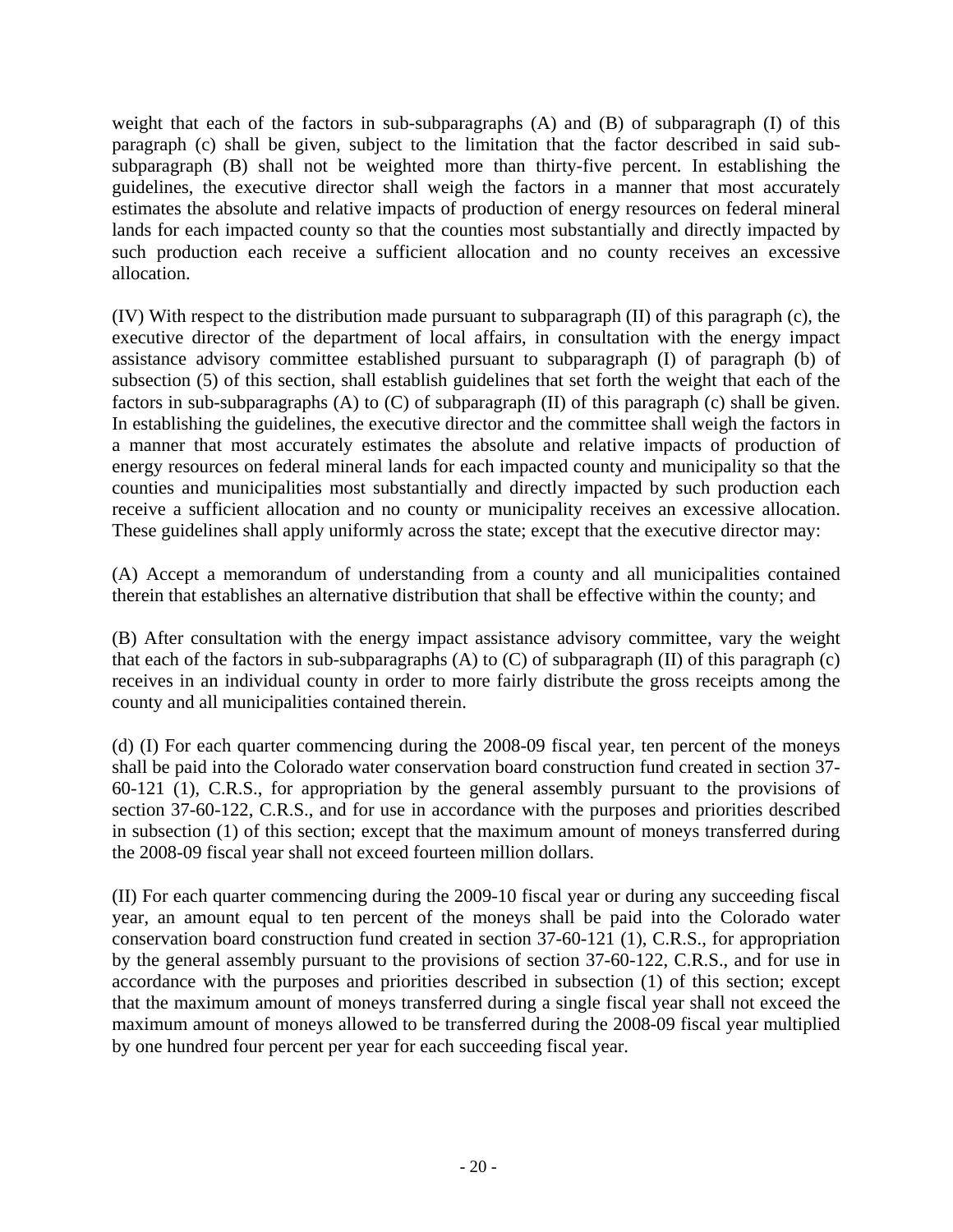(e) (I) In addition to the moneys credited to the local government mineral impact fund pursuant to paragraph (b) of this subsection (5.4), for the 2008-09 fiscal year, one and seven-tenths percent of the moneys shall be credited to the local government mineral impact fund and distributed to school districts within the counties that receive distributions pursuant to paragraph (c) of this subsection (5.4); except that the maximum amount of moneys credited and distributed shall not exceed three million three hundred thousand dollars. The executive director of the department of local affairs shall distribute the moneys to the school districts as specified in subparagraph (III) of this paragraph (e).

(II) In addition to the moneys credited to the local government mineral impact fund pursuant to paragraph (b) of this subsection (5.4), for the 2009-10 fiscal year and for each succeeding fiscal year, one and seven-tenths percent of the moneys shall be credited to the local government mineral impact fund and distributed to school districts within the counties that receive distributions pursuant to paragraph (c) of this subsection (5.4); except that the maximum amount of moneys credited and distributed for a fiscal year shall not exceed the maximum amount of moneys allowed to be credited and distributed for the 2008-09 fiscal year multiplied by one hundred four percent for each succeeding fiscal year. The executive director of the department of local affairs shall distribute the moneys to the school districts as specified in subparagraph (III) of this paragraph (e).

(III) The executive director of the department of local affairs shall make the distributions required by subparagraphs (I) and (II) of this paragraph (e) at the same time as the executive director makes distributions to counties pursuant to paragraph (c) of this subsection (5.4), and the total amount of the distributions made to all school districts within a single county shall be in proportion to the amount of the moneys distributed directly to the county pursuant to said paragraph (c). Where more than one school district exists within a county, the distribution to each school district shall be the percentage that the most recent funded pupil count, as determined pursuant to the "Public School Finance Act of 1994", article 54 of title 22, C.R.S., for pupils enrolled in the county attributable to that school district bears to the most recent total funded pupil count for all pupils attributable to the county.

(5.5) (a) On and after July 1, 2008, all moneys other than bonus payments, as defined in paragraph (b) of subsection (5.3) of this section, credited to the mineral leasing fund in excess of the amounts distributed pursuant to subsection (5.4) of this section shall be transferred on a quarterly basis for each quarter commencing on July 1, October 1, January 1, or April 1 of any state fiscal year to the higher education federal mineral lease revenues fund created in section 23- 19.9-102 (1) (a), C.R.S., and the higher education maintenance and reserve fund created in section 23-19.9-102 (2) (a), C.R.S., as specified in said section.

(b) Notwithstanding the provisions of paragraph (a) of subsection (5.4) of this section, if the amount of moneys in the higher education federal mineral lease revenues fund, established pursuant to section 23-19.9-102 (1), C.R.S., including any transfers pursuant to section 23-19.9- 102 (2) (b), C.R.S., is insufficient to cover the full amount of the payments due to be made under lease-purchase agreements authorized pursuant to section 23-1-106.3 (3), C.R.S., the general assembly may reduce the transfer to the state public school fund by the amount needed to cover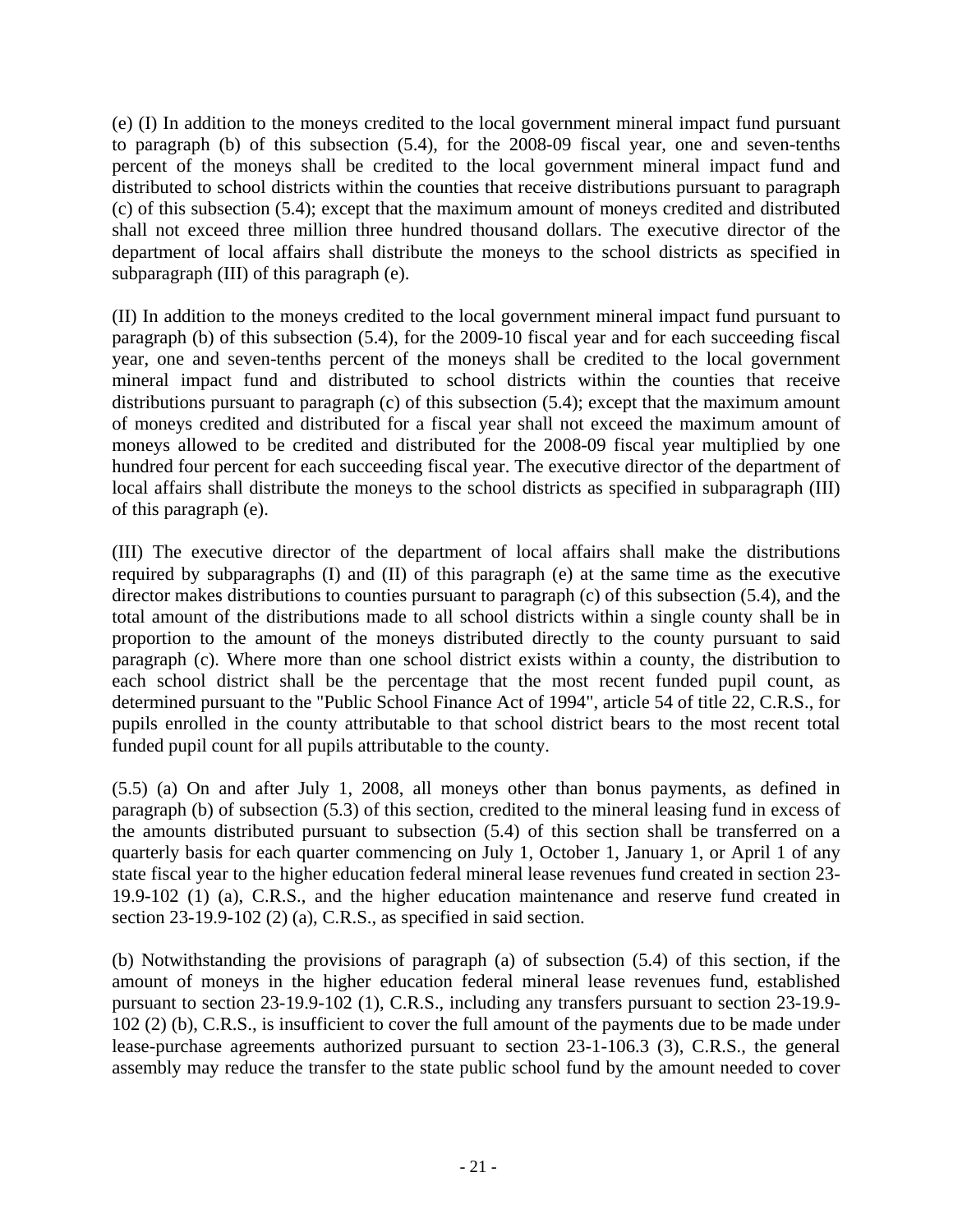the full amount of payments and transfer that amount to the higher education federal mineral lease revenues fund.

(6) Repealed.

(7) (a) No state agency or office shall expend any moneys received from the local government mineral impact fund unless such expenditure is authorized by legislative appropriation separate from the provisions of this section; except that, if the executive director of the department of local affairs with the concurrence of the governor determines that a local government emergency exists, the state agency or office may expend any moneys received from the local government mineral impact fund without further appropriation. In the event moneys are expended based on a determination that a local government emergency exists, the department of local affairs shall notify the legislative council of the expenditure.

(b) The provisions of paragraph (a) of this subsection (7) shall not apply to any moneys received by a state-supported institution of higher education that provides job training or facilities related to energy development for counties or communities with energy impacts. Such a state-supported institution of higher education may accept and expend moneys from the local government impact fund.

**34-63-103. Method of payment.** Warrants in payment of the amounts due the several counties shall be issued and paid pursuant to the provisions of law.

34-63-104. Special funds relating to oil shale lands. (1) All moneys from sales, bonuses, royalties, leases, and rentals related to oil shale production on oil shale lands received by the state pursuant to section 35 of the federal "Mineral Lands Leasing Act" of February 25, 1920, as amended, shall be deposited by the state treasurer into a special fund for appropriation by the general assembly to state agencies, school districts, and political subdivisions of the state affected by the development and production of energy resources from oil shale lands primarily for use by such entities in planning for and providing facilities and services necessitated by such development and production and secondarily for other state purposes.

 (2) All moneys earned from the investment of the oil shale special fund established by subsection (1) of this section shall be deposited by the state treasurer into a separate special fund and shall be appropriated by the general assembly primarily to state agencies, school districts, and political subdivisions of the state affected by the development and production of energy resources from oil shale lands for planning and, in the form of grants and loans, for providing facilities and services necessitated by such development and production and secondarily for other state purposes.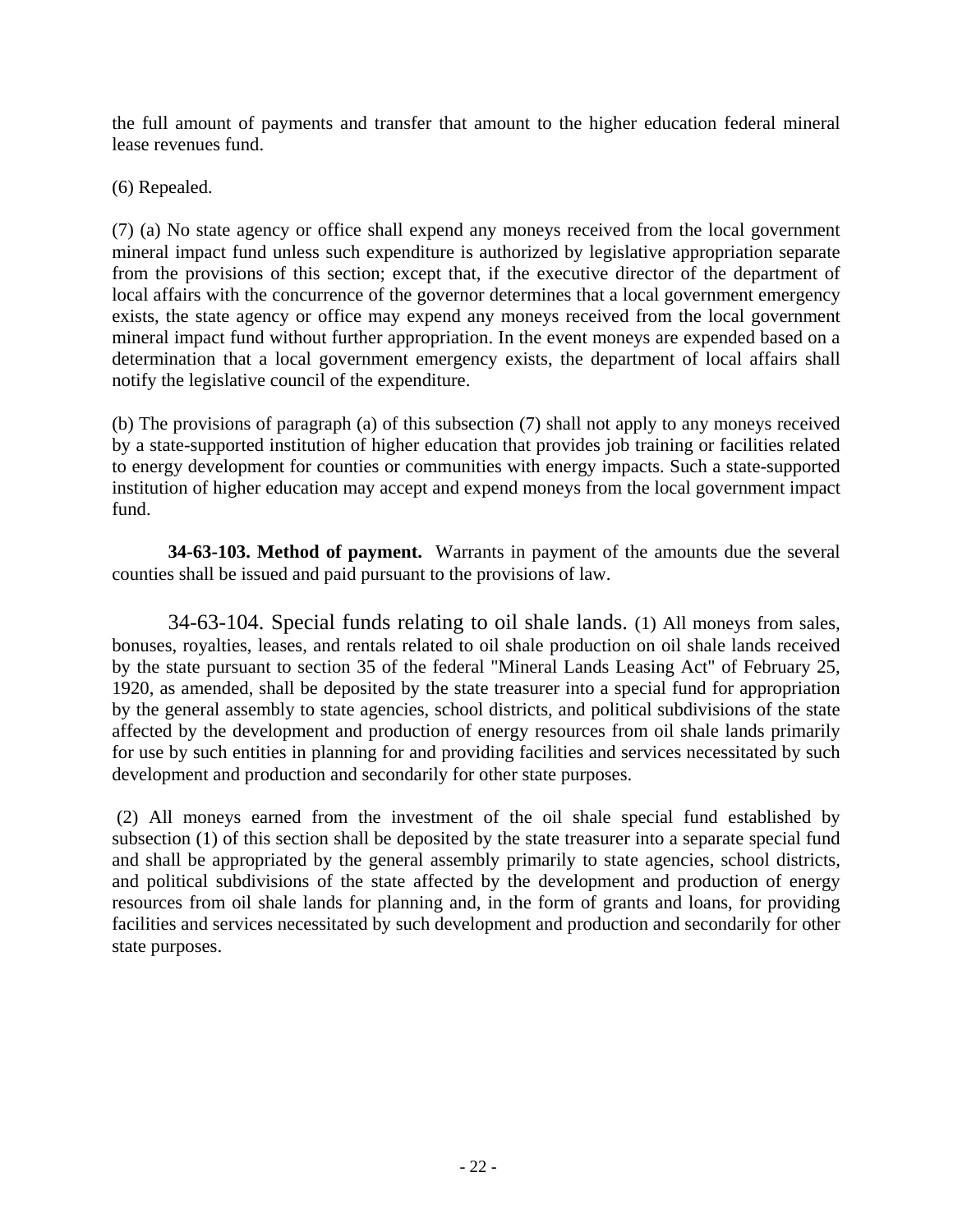### **Exhibit II**

### **Colorado Revised Statutes Title 35, Article 45 Public Domain Range**

**Section 35-45-108, C.R.S. Distribution of receipts.** (1) All moneys received by the state treasurer as the state's share of the amounts collected by the federal government under the provisions of sections 3 and 15 of the "Taylor Grazing Act", and any act amendatory thereof, and under the provisions of Public Law 136, 82nd congress, approved August 31, 1951, shall be credited to a clearing account.

 (2) Moneys received under the provisions of section 3 of the "Taylor Grazing Act" which are derived from each grazing district in the state shall be paid over to the counties in which such grazing districts are located, in the proportion that the acreage of each county lying within a particular grazing district bears to the total acreage of such grazing district, as such acreages are certified by the federal agency administering such provisions.

 (3) Moneys received under the provisions of section 15 of the "Taylor Grazing Act" and under the provisions of Public Law 136, 82nd congress, shall be paid over to the several counties of the state from which such moneys were derived, as certified in reports furnished by the federal agency administering said provisions.

 (4) All such payments shall be calculated by the state treasurer and shall be made to the respective county treasurers during the month of September of each year.

**Section 35-45-109, C.R.S. Range improvement fund - board of district advisers.** (1) All moneys paid to the counties shall be deposited with the county treasurer in a special fund to be known as the range improvement fund of district no. \_\_. The county treasurer of any county in which a district is located shall be the ex officio district treasurer and custodian of moneys received and shall be liable upon his official bond for all moneys deposited in said range improvement fund. The county treasurer, as ex officio district treasurer, shall pay out such money in said range improvement fund upon the warrant of the chairman or vice-chairman of the district grazing advisory board or a board of district advisers established pursuant to subsection (2) of this section and after consultation with the district manager of the grazing district in which county the moneys were deposited. Said district grazing advisory boards are established pursuant to Public Law 94-579 (43 U.S.C. 1753) or its successor, as may be established by the secretary of the interior pursuant to the "Federal Advisory Committee Act", Public Law 92-463 (86 Stat. 770; Title 5, App.).

(2) (a) In the event that the grazing advisory boards cease to exist, the commissioner of agriculture shall establish and maintain a board of district advisers for each grazing district upon the petition of a simple majority of the livestock lessees and permittees within the jurisdiction of the district. The function of the board of district advisers shall be to determine the use of the range improvement fund in accordance with section 35-45-110.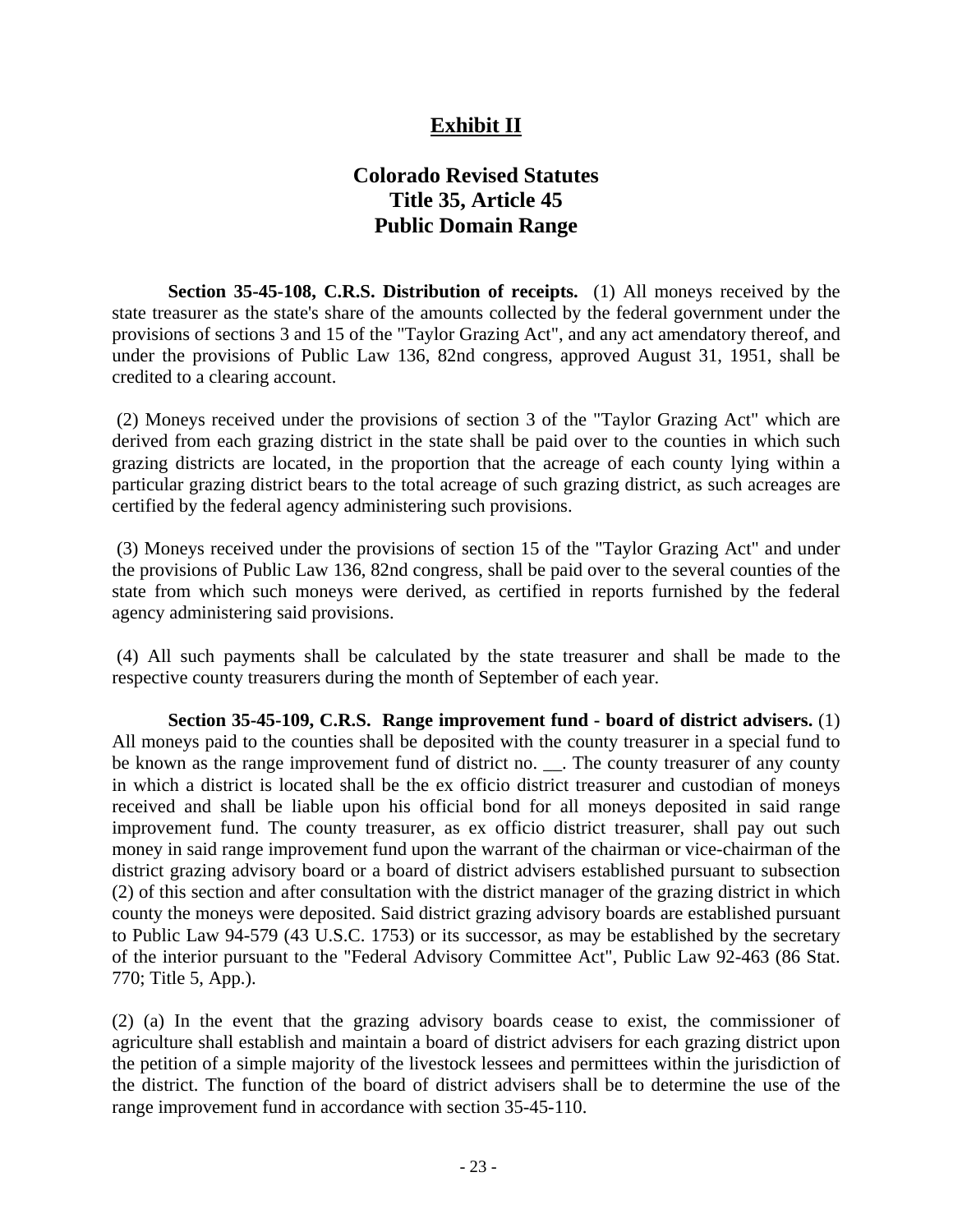(b) The number of advisers on each board and the number of years an adviser may serve shall be determined by the commissioner. Each board shall consist of livestock representatives who shall be lessees or permittees in the district under the board's jurisdiction and shall be chosen by the lessees and permittees in the district through an election prescribed by the commissioner. Each board of district advisers shall meet at least once annually.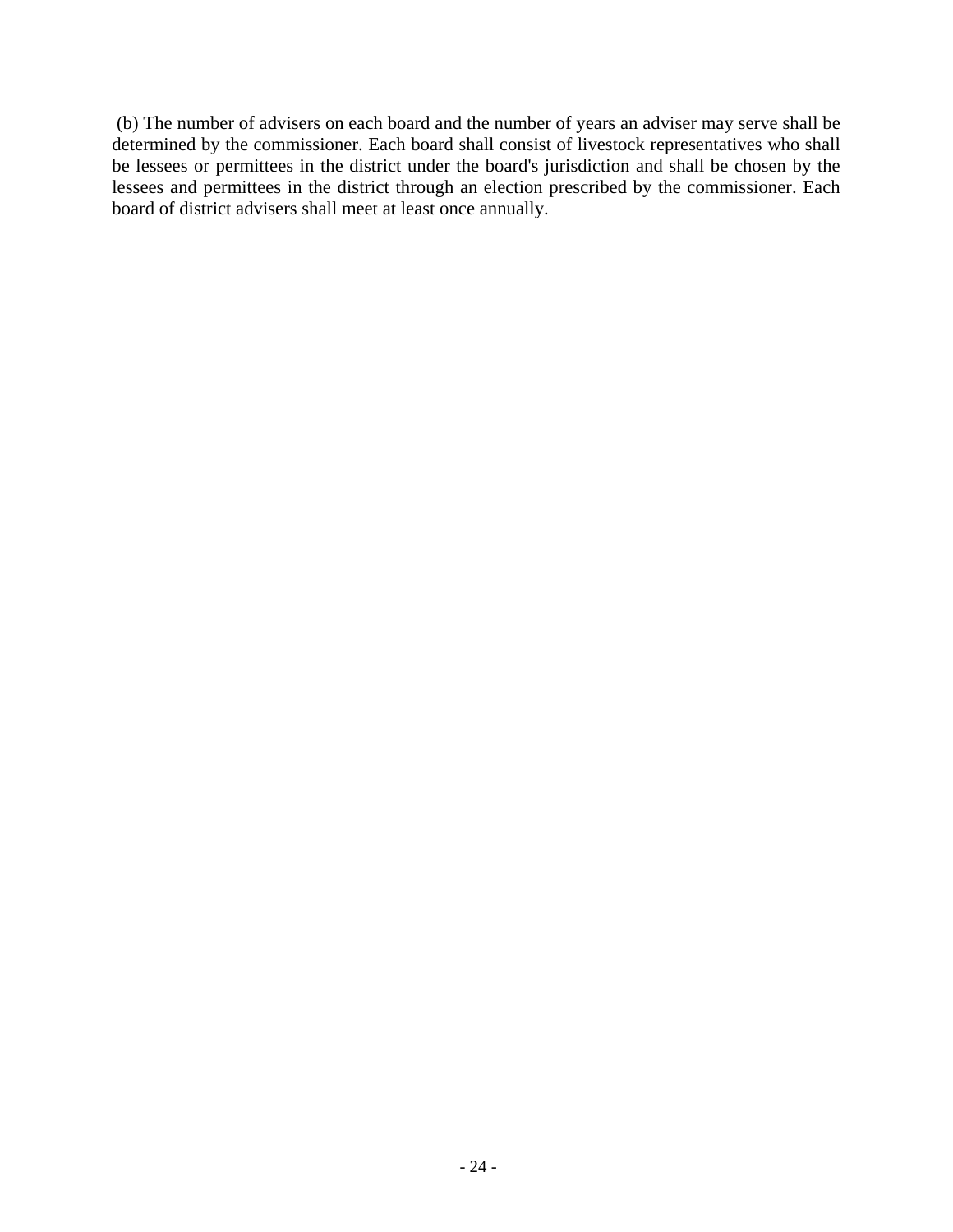#### **Exhibit III**

### **Colorado Revised Statutes Title 30, Article 29 Apportionment of Federal Moneys from Public Lands**

 Section 30-29-101, C.R.S. **Receipts from national forests.** (1) All moneys received by the state treasurer from federal government under provisions of the act of congress of May 23, 1908, as amended, relating to receipts from national forests, shall be credited to a clearing account.

 (2) During the month of September of each year, the state treasurer shall pay over the moneys specified in subsection (1) of this section to the treasurers of the several counties of the state in which national forests are located, on the basis of the acreage of national forest land located in each county and in accordance with information provided by the appropriate agency of the federal government as to source and amount.

 (3) The boards of county commissioners of the counties receiving the payments specified in subsection (2) of this section shall allocate the amount thereof between the county road and bridge fund and the public schools in the county, but not less than five percent of the amount received annually shall ever be allocated for either purpose. If there is more than one school district in the county, the amount allocated to each district shall be in the proportion which its pupil enrollment during the preceding school year bears to the aggregate pupil enrollment in all districts in the county during said preceding school year.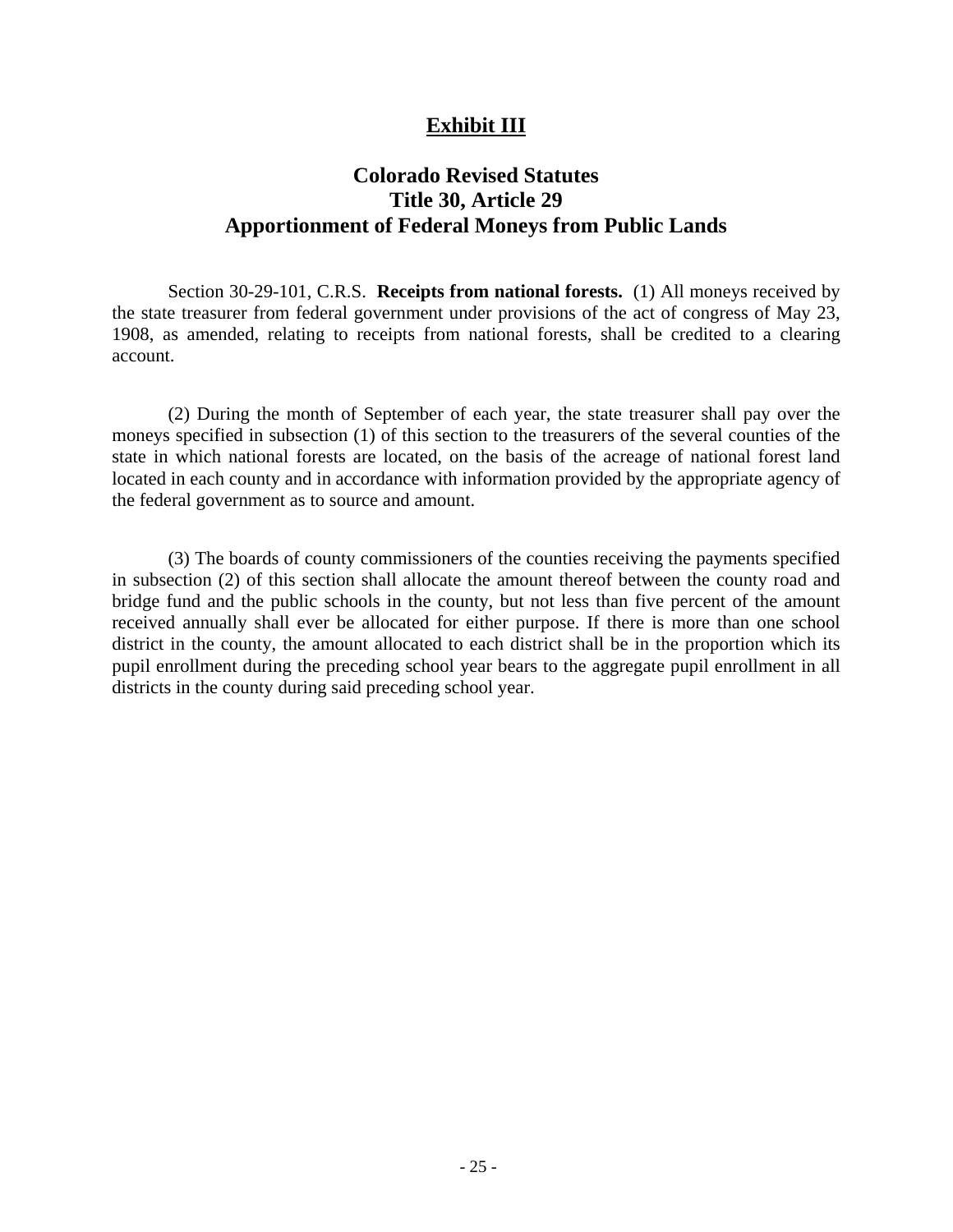### **STATE OF COLORADO**



**OFFICE OF THE STATE AUDITOR** Legislative Services Building<br>303 869 2800<br>200 Fast 14th Avenue 303.869.2800 200 East 14th Avenue

Denver, Colorado 80203-2211

March 8, 2010, and December 29, 2010 - see explanatory paragraph

**Independent Auditor's Report on Compliance and Other Matters on Internal Control Over Financial Reporting Based on an Audit of the Statement of Federal Land Payments Performed in Accordance With** *Government Auditing Standards* 

Members of the Legislative Audit Committee:

We have audited the Statement of Federal Land Payments of the State of Colorado, as of and for the Federal Fiscal Year ended September 30, 2009, and have issued our report thereon dated March 8, 2010. This Statement is the responsibility of the Colorado Governor's Office, which has formally delegated the preparation of the Statement to the Colorado Department of Treasury. We conducted our audit in accordance with generally accepted auditing standards applicable to financial audits contained in the *Government Auditing Standards*, issued by the Comptroller General of the United States.

The Office of the State Auditor received corrected information from Fremont County on October 26, 2010, subsequent to publication of the Department of Treasury Statement of Federal Land Payments report. As a result, we performed additional testing of the information between October 26, 2010 and December 29, 2010.

#### Compliance

As part of obtaining reasonable assurance about whether the State of Colorado's Statement of Federal Land Payments is free of material misstatement, we performed tests of its compliance with certain provisions of laws, regulations, contracts and grants, noncompliance with which could have a direct and material effect on the determination of financial statement amounts. However, providing an opinion on compliance with those provisions was not an objective of our audit and, accordingly, we do not express such an opinion. The results of our tests disclosed no instances of noncompliance that are required to be reported under *Governmental Auditing Standards*.

#### Internal Control Over Financial Reporting

In planning and performing our audit, we considered the Colorado Governor's Office and the Colorado Department of Treasury's internal controls over financial reporting in order to determine our auditing procedures for the purpose of expressing our opinion on the Statement of Federal Land Payments and not to provide assurance on the internal control over financial reporting. Our consideration of the internal control over financial reporting would not necessarily disclose all matters in the internal control over financial reporting that might be material weaknesses. A material weakness is a condition in which the design or operation of one or more of the internal control components does not reduce to a relatively low level the risk that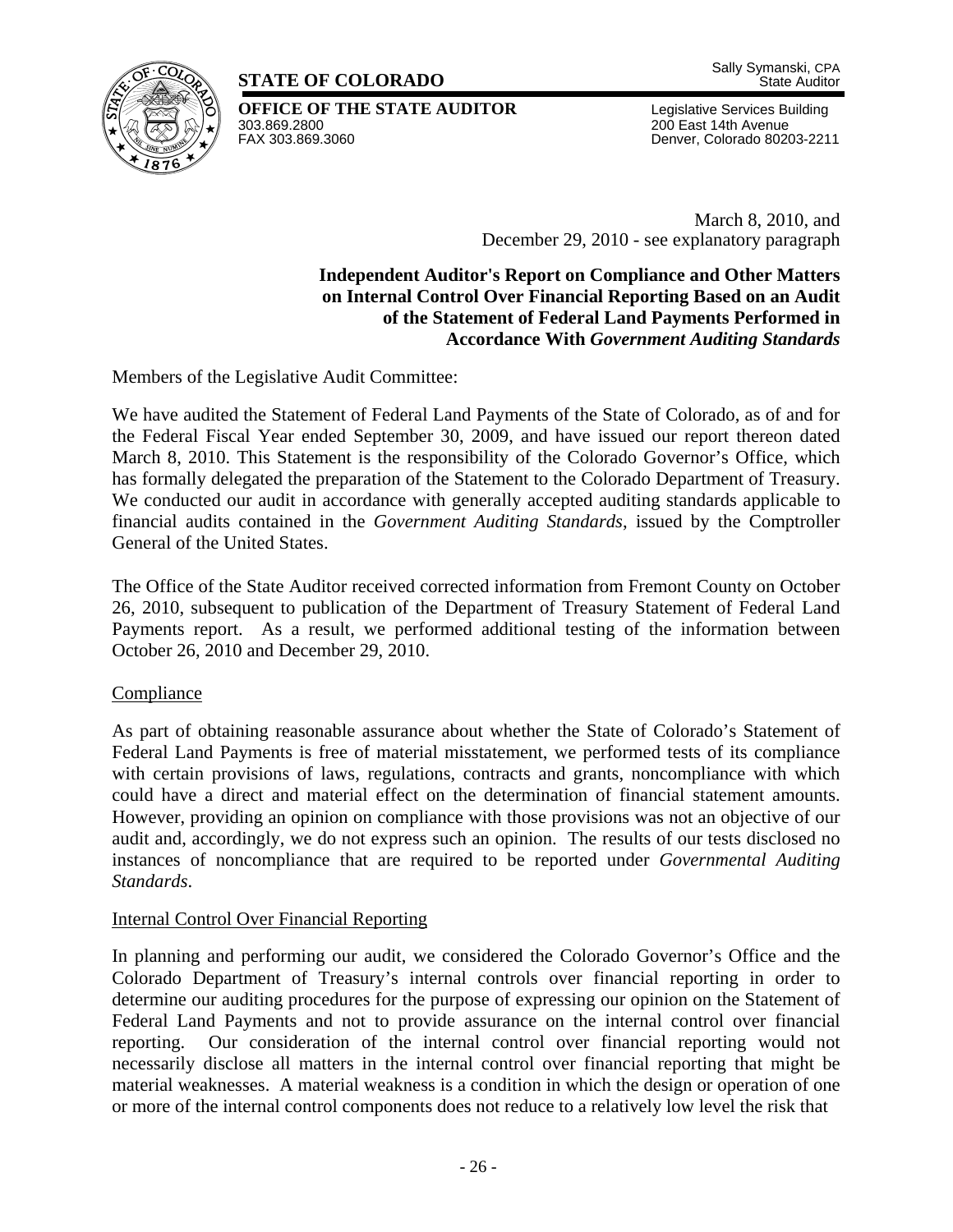misstatements in amounts that would be material in relation to the Statement of Federal Land Payments being audited may occur and not be detected within a timely period by employees in the normal course of performing their assigned functions. We noted no matters involving the internal control over financial reporting and its operation that we consider to be material weaknesses.

Silly Symanst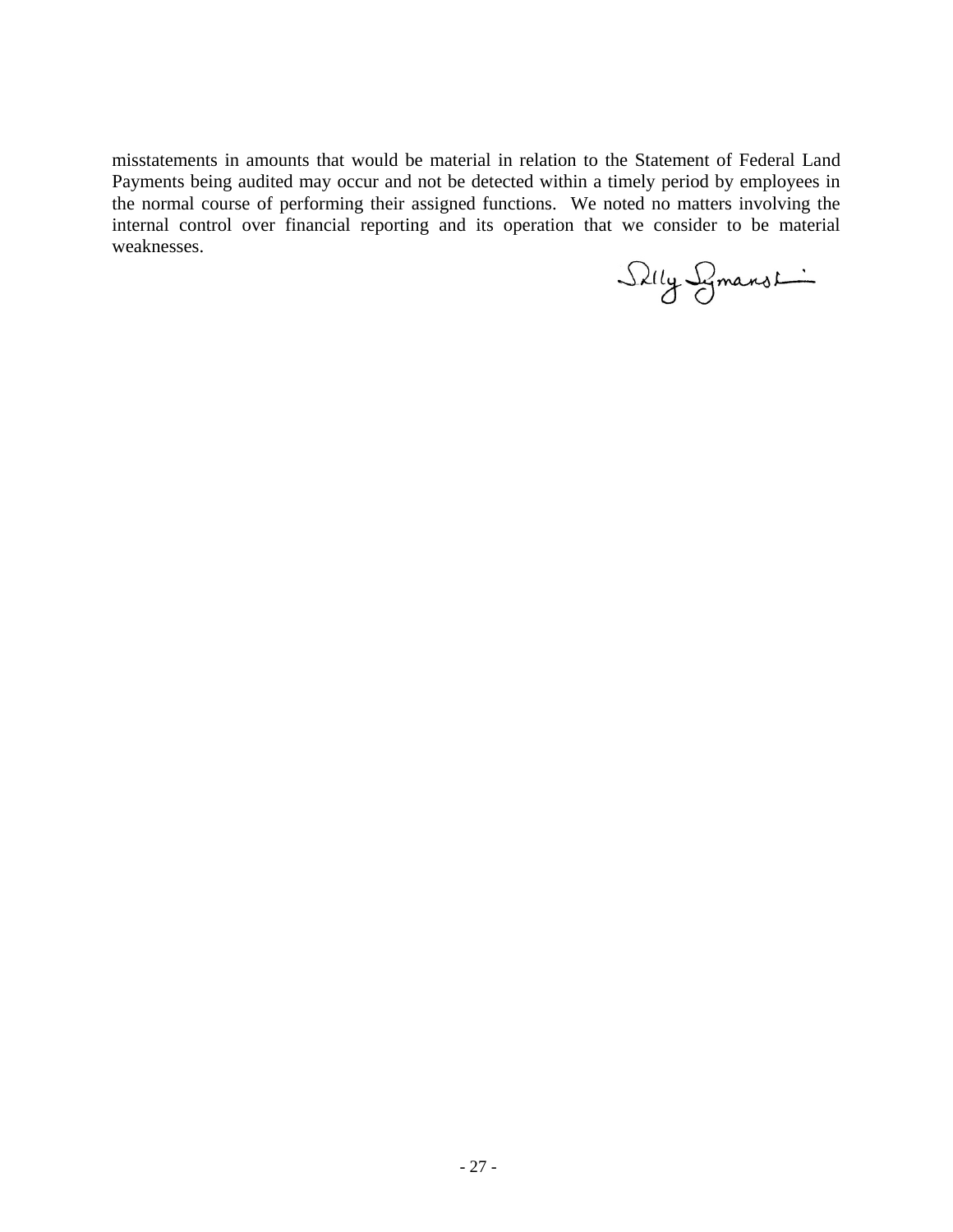### **STATE OF COLORADO**

**OFFICE OF THE STATE AUDITOR** Legislative Services Building<br>303 869 2800<br>200 Fast 14th Avenue 303.869.2800 200 East 14th Avenue

Denver, Colorado 80203-2211

March 8, 2010

**Independent Auditor's Report on Compliance with Requirements Applicable to Major Programs and Internal Control Over Compliance in Accordance with OMB Circular A-133** 

Members of the Legislative Audit Committee:

**Compliance** 

We have audited the compliance of the State of Colorado with the types of compliance requirements described in the U.S. Office of Management and Budget (OMB) *Circular A-133 Compliance Supplement* that are applicable to the major federal programs related to the Statement of Federal Land Payments for the Federal Fiscal Year ended September 30, 2009. The State of Colorado's major federal programs are identified in the summary of auditor's results section of the *State of Colorado Statewide Single Audit* for the year ended June 30, 2009. Compliance with the requirements of laws, regulations, contracts and grants applicable to the major federal programs related to the Statement is the responsibility of the Colorado Governor's Office, which has formally delegated the preparation of the Statement to the Colorado Department of Treasury. Our responsibility is to express an opinion on the State of Colorado's compliance based on our audit.

We conducted our audit in accordance with auditing standards generally accepted in the United States of America; the standards applicable to financial audits contained in *Governmental Auditing Standards,* issued by the Comptroller General of the United States; and OMB *Circular A-133 Audits of States, Local Governments, and Non-Profit Organizations.* Those standards and OMB *Circular A-133* require that we plan and perform the audit to obtain reasonable assurance about whether noncompliance with the types of compliance requirements referred to above that could have a direct and material effect on a major federal program occurred. An audit includes examining, on a test basis, evidence about the State of Colorado's compliance with those requirements and performing such other procedures as we considered necessary in the circumstances. We believe our audit provides a reasonable basis for our opinion. Our audit does not provide a legal determination on the State of Colorado's compliance with those requirements.

In our opinion, the State of Colorado complied, in all material respects, with the requirements referred to above that are applicable to the major federal programs related to the Statement of Federal Land Payments for the Federal Fiscal Year ended September 30, 2009.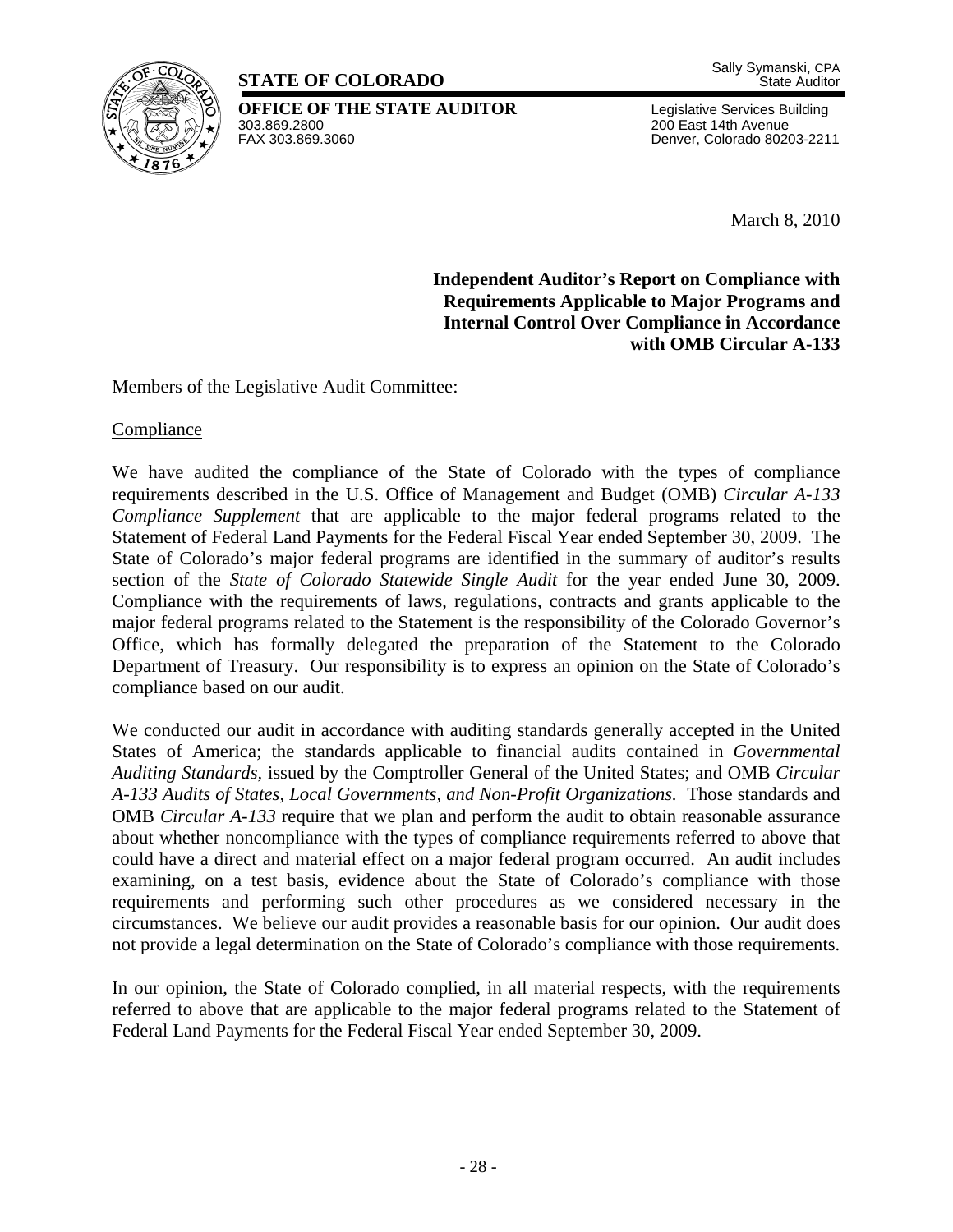#### Internal Control Over Compliance

The management of the Colorado Governor's Office and the Colorado Department of Treasury are responsible for establishing and maintaining effective internal control over compliance with requirements of laws, regulations, contracts and grants applicable to major federal programs related to the Statement of Federal Land Payments. In planning and performing our audit, we considered the Colorado Governor's Office and the Colorado Department of Treasury's internal controls over compliance with requirements that could have a direct and material effect on a major federal program in order to determine our auditing procedures for the purpose of expressing our opinion on compliance and to test and report on the internal control over compliance in accordance with OMB *Circular A-133*.

Our consideration of the internal control over compliance would not necessarily disclose all matters in the internal control that might be material weaknesses. A material weakness is a condition in which the design or operation of one or more of the internal control components does not reduce to a relatively low level the risk that noncompliance with applicable requirements of laws, regulations, contracts and grants that would be material in relation to a major federal program being audited may occur and not be detected within a timely period by employees in the normal course of performing their assigned functions. We noted no matters involving the internal control over compliance and its operation that we consider to be material weaknesses.

Silly Smanshi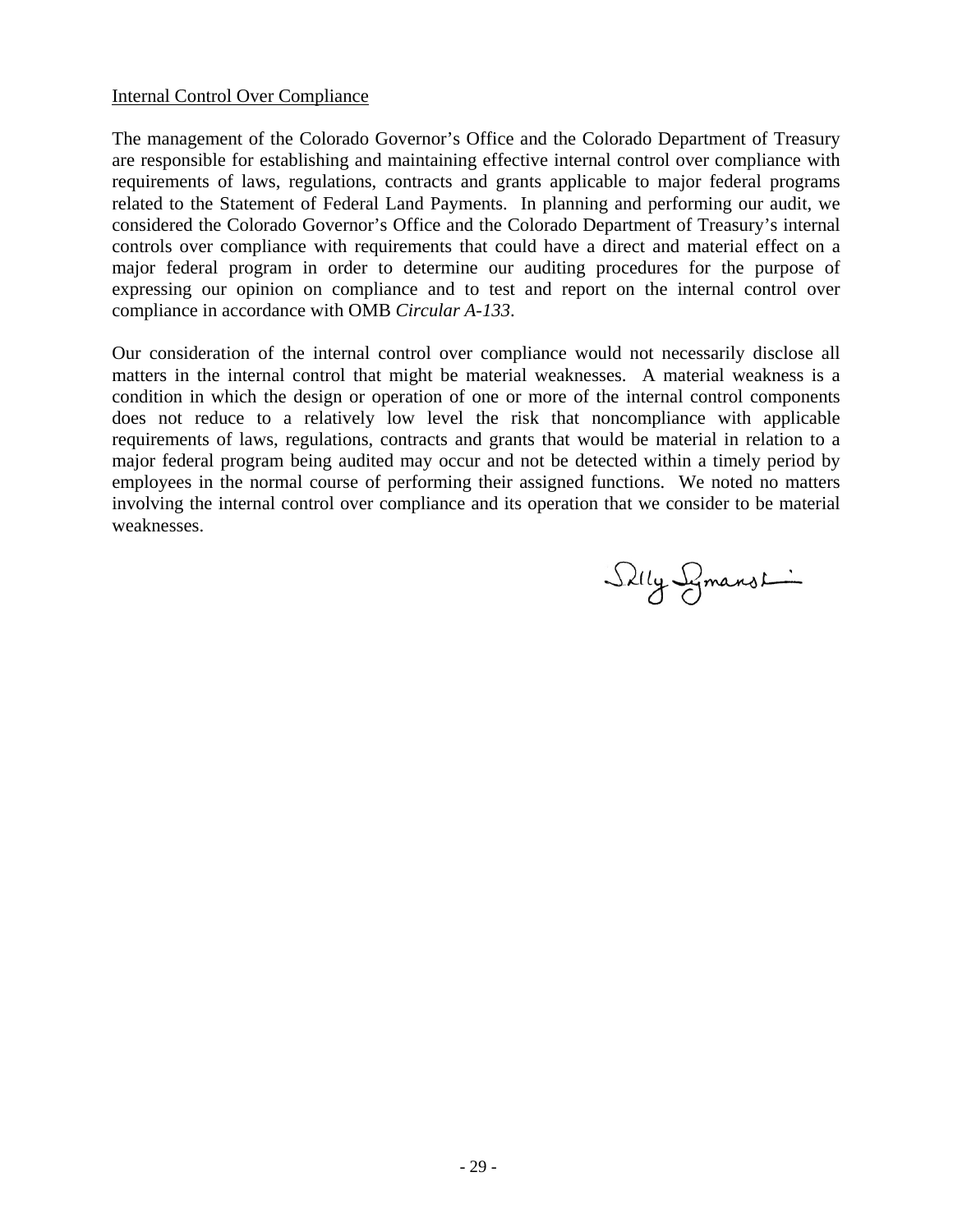#### The electronic version of this report is available on the website of the Office of the State Auditor **www.state.co.us/auditor**

A bound report may be obtained by calling the Office of the State Auditor **303.869.2800**

Please refer to the Report Control Number below when requesting this report.

**Report Control Number 2096**